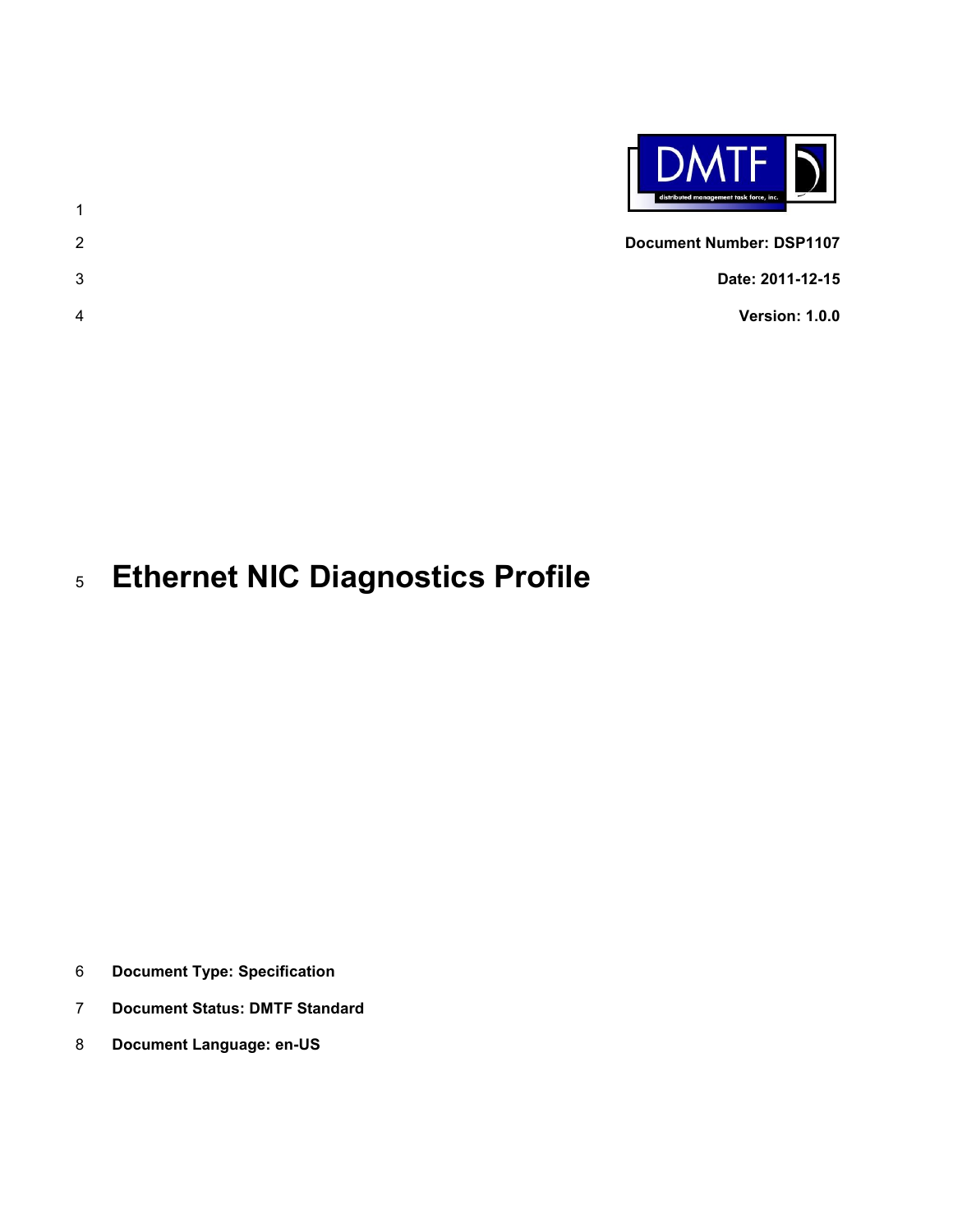#### 9 Copyright notice

10 | Copyright © 2012 Distributed Management Task Force, Inc. (DMTF). All rights reserved.

 DMTF is a not-for-profit association of industry members dedicated to promoting enterprise and systems management and interoperability. Members and non-members may reproduce DMTF specifications and documents, provided that correct attribution is given. As DMTF specifications may be revised from time to

time, the particular version and release date should always be noted.

Implementation of certain elements of this standard or proposed standard may be subject to third party

patent rights, including provisional patent rights (herein "patent rights"). DMTF makes no representations

to users of the standard as to the existence of such rights, and is not responsible to recognize, disclose,

18 or identify any or all such third party patent right, owners or claimants, nor for any incomplete or<br>19 inaccurate identification or disclosure of such rights, owners or claimants. DMTF shall have no li inaccurate identification or disclosure of such rights, owners or claimants. DMTF shall have no liability to

20 any party, in any manner or circumstance, under any legal theory whatsoever, for failure to recognize, 21 disclose, or identify any such third party patent rights, or for such party's reliance on the standard or

21 disclose, or identify any such third party patent rights, or for such party's reliance on the standard or<br>22 incorporation thereof in its product, protocols or testing procedures. DMTF shall have no liability to an incorporation thereof in its product, protocols or testing procedures. DMTF shall have no liability to any

party implementing such standard, whether such implementation is foreseeable or not, nor to any patent

owner or claimant, and shall have no liability or responsibility for costs or losses incurred if a standard is

withdrawn or modified after publication, and shall be indemnified and held harmless by any party

implementing the standard from any and all claims of infringement by a patent owner for such

implementations.

For information about patents held by third-parties which have notified the DMTF that, in their opinion,

such patent may relate to or impact implementations of DMTF standards, visit

[http://www.dmtf.org/about/policies/disclosures.php.](http://www.dmtf.org/about/policies/disclosures.php)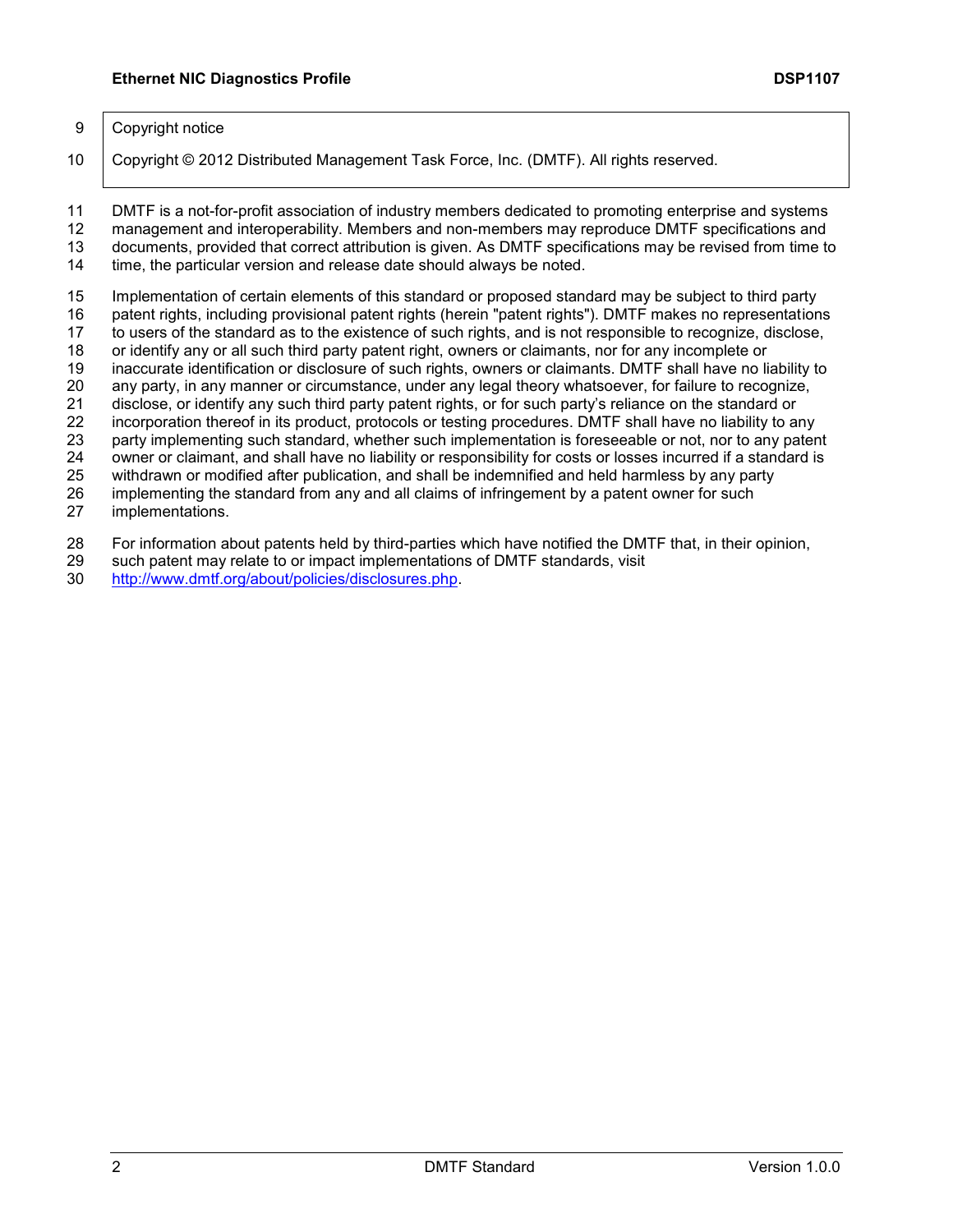$31$ 

# **CONTENTS**

| × | ٠      |
|---|--------|
|   | i<br>I |

| 32       |                 |                |  |  |  |  |
|----------|-----------------|----------------|--|--|--|--|
| 33       |                 |                |  |  |  |  |
| 34       |                 |                |  |  |  |  |
| 35       | 1               |                |  |  |  |  |
| 36       | 2               |                |  |  |  |  |
| 37       | 3               |                |  |  |  |  |
| 38       |                 |                |  |  |  |  |
|          | 4               |                |  |  |  |  |
| 39       | 5               |                |  |  |  |  |
| 40       | 6               |                |  |  |  |  |
| 41       | $\overline{7}$  |                |  |  |  |  |
| 42       |                 | 7.1            |  |  |  |  |
| 43       |                 | 7.2            |  |  |  |  |
| 44       |                 | 7.3            |  |  |  |  |
| 45       |                 | 7.4            |  |  |  |  |
| 46       | 8               |                |  |  |  |  |
| 47       |                 | 8.1            |  |  |  |  |
| 48       |                 | 8.2            |  |  |  |  |
| 49       | 9               |                |  |  |  |  |
| 50       |                 | 9.1            |  |  |  |  |
| 51       |                 | 9.2            |  |  |  |  |
| 52       |                 | 9.3            |  |  |  |  |
| 53       | 10 <sup>°</sup> |                |  |  |  |  |
| 54       |                 | 10.1           |  |  |  |  |
| 55       |                 | 10.2           |  |  |  |  |
| 56       |                 | 10.3           |  |  |  |  |
| 57       |                 | 10.4           |  |  |  |  |
| 58       |                 | 10.5           |  |  |  |  |
| 59       |                 | 10.6           |  |  |  |  |
| 60       |                 | 10.7           |  |  |  |  |
| 61<br>62 |                 | 10.8<br>10.9   |  |  |  |  |
| 63       |                 |                |  |  |  |  |
| 64       |                 |                |  |  |  |  |
| 65       |                 |                |  |  |  |  |
| 66       |                 |                |  |  |  |  |
| 67       |                 |                |  |  |  |  |
| 68       |                 |                |  |  |  |  |
| 69       |                 |                |  |  |  |  |
| 70       |                 |                |  |  |  |  |
| 71       |                 |                |  |  |  |  |
| 72       |                 |                |  |  |  |  |
| 73       |                 | <b>Figures</b> |  |  |  |  |
| 74       |                 |                |  |  |  |  |
| 75<br>76 |                 | <b>Tables</b>  |  |  |  |  |
|          |                 |                |  |  |  |  |
| 77       |                 |                |  |  |  |  |
| 78       |                 |                |  |  |  |  |
| 79       |                 |                |  |  |  |  |
|          |                 |                |  |  |  |  |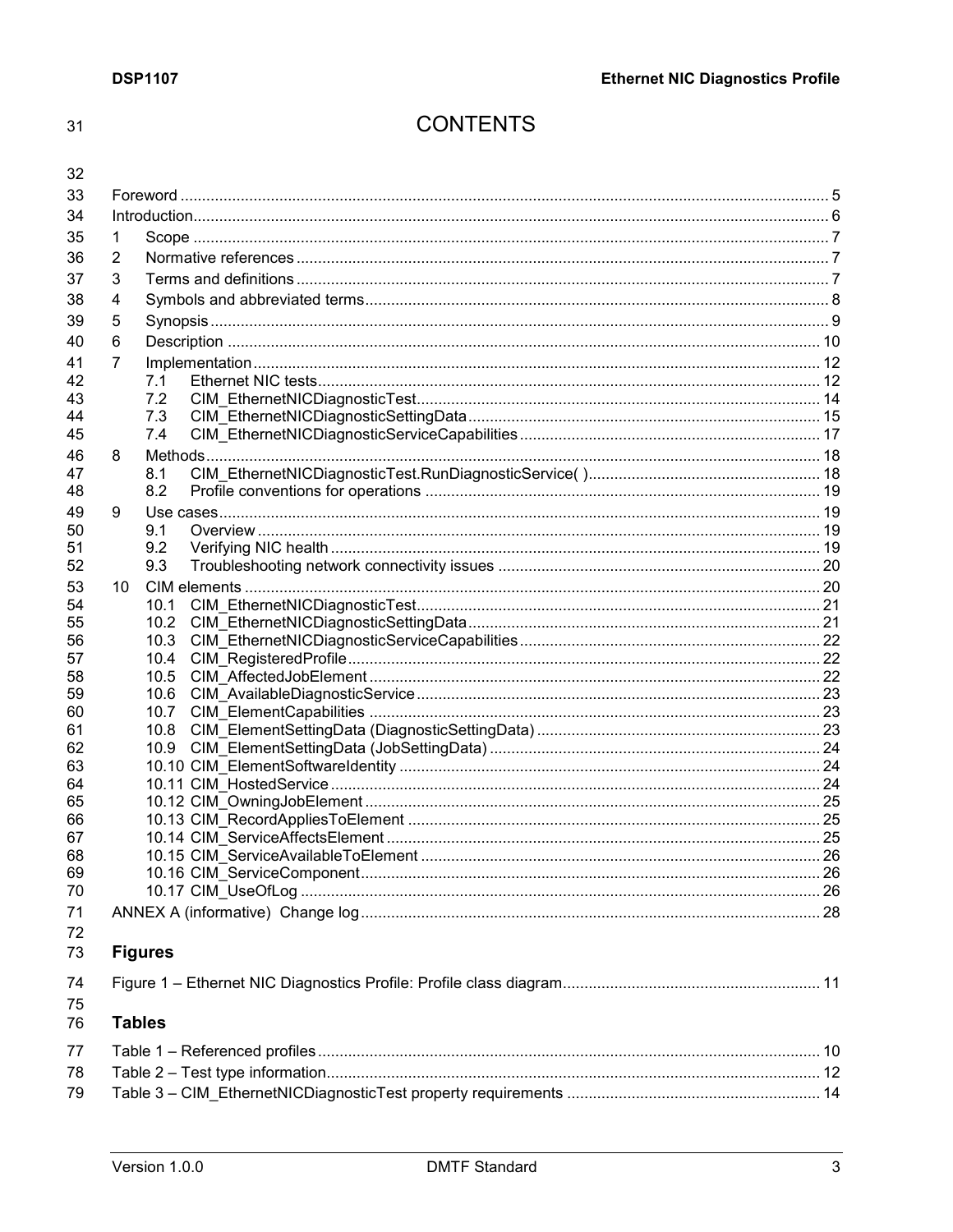# **Ethernet NIC Diagnostics Profile DSP1107**

| 80         |                                                                                        |  |
|------------|----------------------------------------------------------------------------------------|--|
| 81         |                                                                                        |  |
| 82         | Table 6 - CIM_EthernetNICDiagnosticSettingData.LoopbackLayers property requirements 17 |  |
| 83         | Table 7 - CIM EthernetNICDiagnosticServiceCapabilities property requirements 17        |  |
| 84         |                                                                                        |  |
| 85         |                                                                                        |  |
| 86         |                                                                                        |  |
| 87         |                                                                                        |  |
| 88         |                                                                                        |  |
| 89         |                                                                                        |  |
| 90         |                                                                                        |  |
| 91         |                                                                                        |  |
| 92         |                                                                                        |  |
| 93         |                                                                                        |  |
| 94         |                                                                                        |  |
| 95         |                                                                                        |  |
| 96         |                                                                                        |  |
| 97         |                                                                                        |  |
| 98         |                                                                                        |  |
| 99         |                                                                                        |  |
| 100        |                                                                                        |  |
| 101        |                                                                                        |  |
| 102        |                                                                                        |  |
| $\sqrt{2}$ |                                                                                        |  |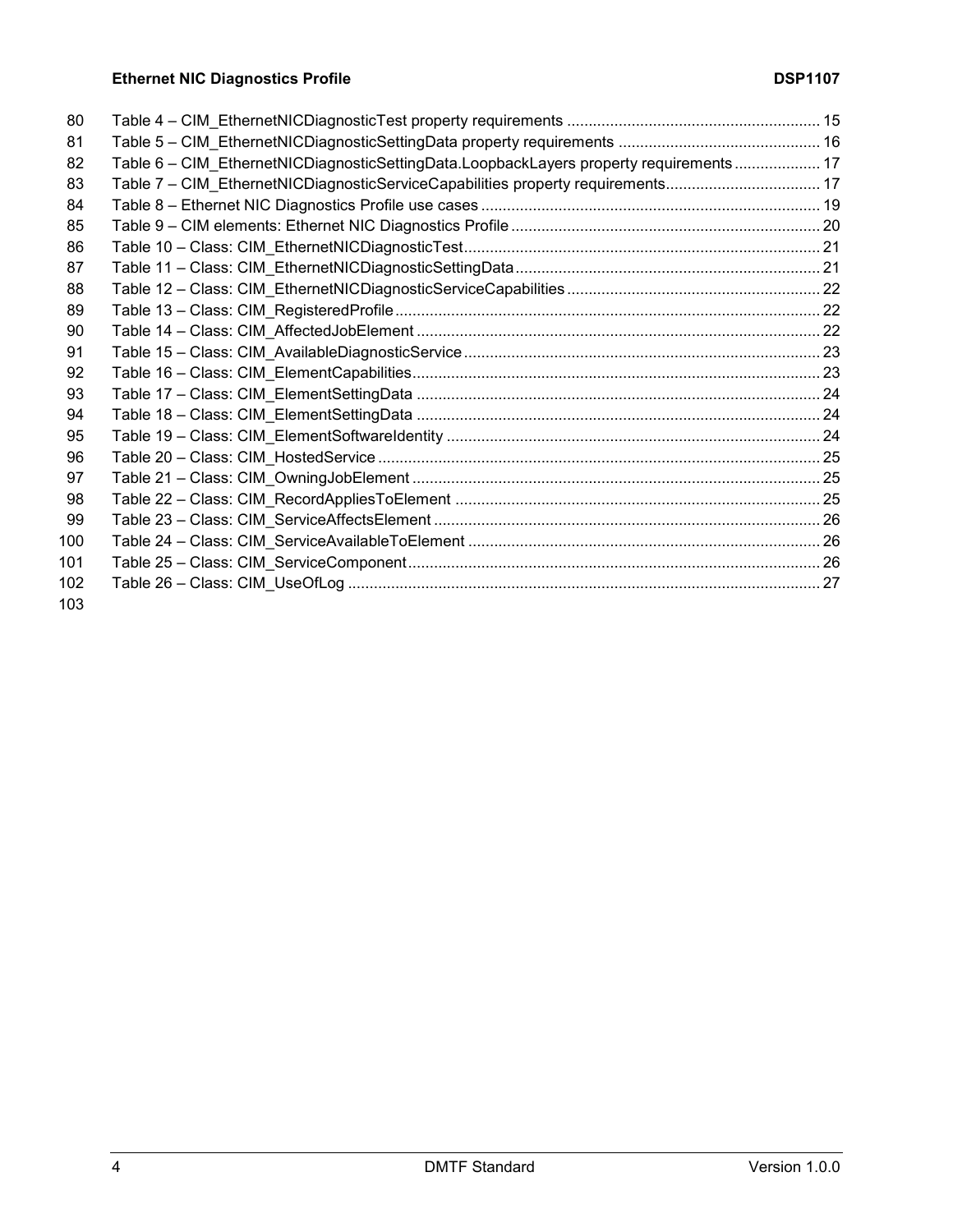<span id="page-4-0"></span>

# 104 Foreword

- 105 The *Ethernet NIC Diagnostics Profile* (DSP1107) was prepared by the Diagnostics Working Group of the DMTF.
- 107 DMTF is a not-for-profit association of industry members dedicated to promoting enterprise and systems 108 management and interoperability. For information about the DMTF, see http://www.dmtf.org. management and interoperability. For information about the DMTF, see [http://www.dmtf.org.](http://www.dmtf.org/)

#### 109 **Acknowledgments**

- 110 The DMTF acknowledges the following individuals for their contributions to this document:
- 111 David Barrett Emulex
- 112 Rodney Brown IBM Corporation
- 113 Carl Chan WBEM Solutions, Inc.
- 114 Jerry Chin Hewlett-Packard Company
- 115 Jim Davis WBEM Solutions, Inc.
- 116 Hao-Yang Feng Broadcom
- 117 Ken Kotyak Hewlett-Packard Company
- 118 Kevin Kuelbs Hewlett-Packard Company
- 119 Peter Lamanna EMC Corporation
- 120 Eric Tend Hewlett-Packard Company
- 121 Mike Walker Storage Networking Industry Association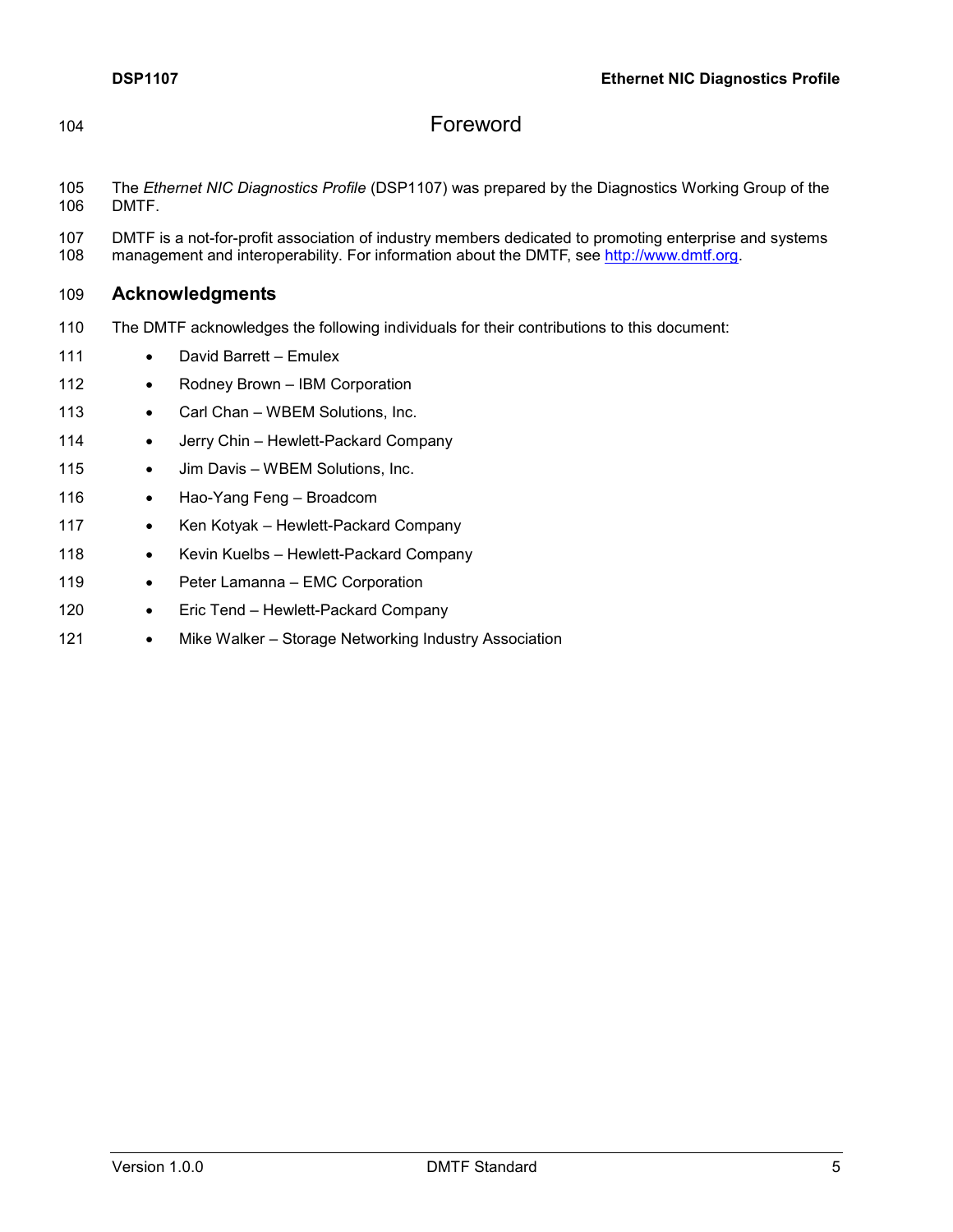# <span id="page-5-0"></span>**Introduction**

 A *profile* is a collection of Common Information Model (CIM) elements and behavior rules that represents a specific area of management. The purpose of the profile is to ensure interoperability of web-based enterprise management (WBEM) services for a specific subset of the CIM schema — in this case Ethernet NIC diagnostics.

 Diagnostics is a critical component of systems management. Diagnostic services are used in problem containment to maintain availability, achieve fault isolation for system recovery, establish system integrity during boot, increase system reliability, and perform routine proactive system verification. The goal of the Common Diagnostic Model (CDM) is to define industry-standard building blocks, based on and consistent with the DMTF CIM, which enables seamless integration of vendor-supplied diagnostic services into system and SAN management frameworks.

 The goal of the *Ethernet NIC Diagnostics Profile* is to define industry-standard building blocks that enable seamless problem determination support for Ethernet NICs. The profile extends the standard diagnostic profile by identifying a base set of Ethernet NIC functions that should be diagnosed by provider implementations. Suppliers can differentiate their diagnostic offering by providing this base set of

diagnostics and developing diagnostics to analyze proprietary features of the Ethernet NIC.

#### **Document conventions**

#### **Typographical conventions**

- The following typographical conventions are used in this document:
- Document titles are marked in *italics*.
- 142 Important terms that are used for the first time are marked in *italics*.

#### **ABNF usage conventions**

 Format definitions in this document are specified using ABNF (see [RFC5234\)](#page-6-3), with the following deviations:

 Literal strings are to be interpreted as case-sensitive Unicode characters, as opposed to the 147 definition in [RFC5234](#page-6-3) that interprets literal strings as case-insensitive US-ASCII characters.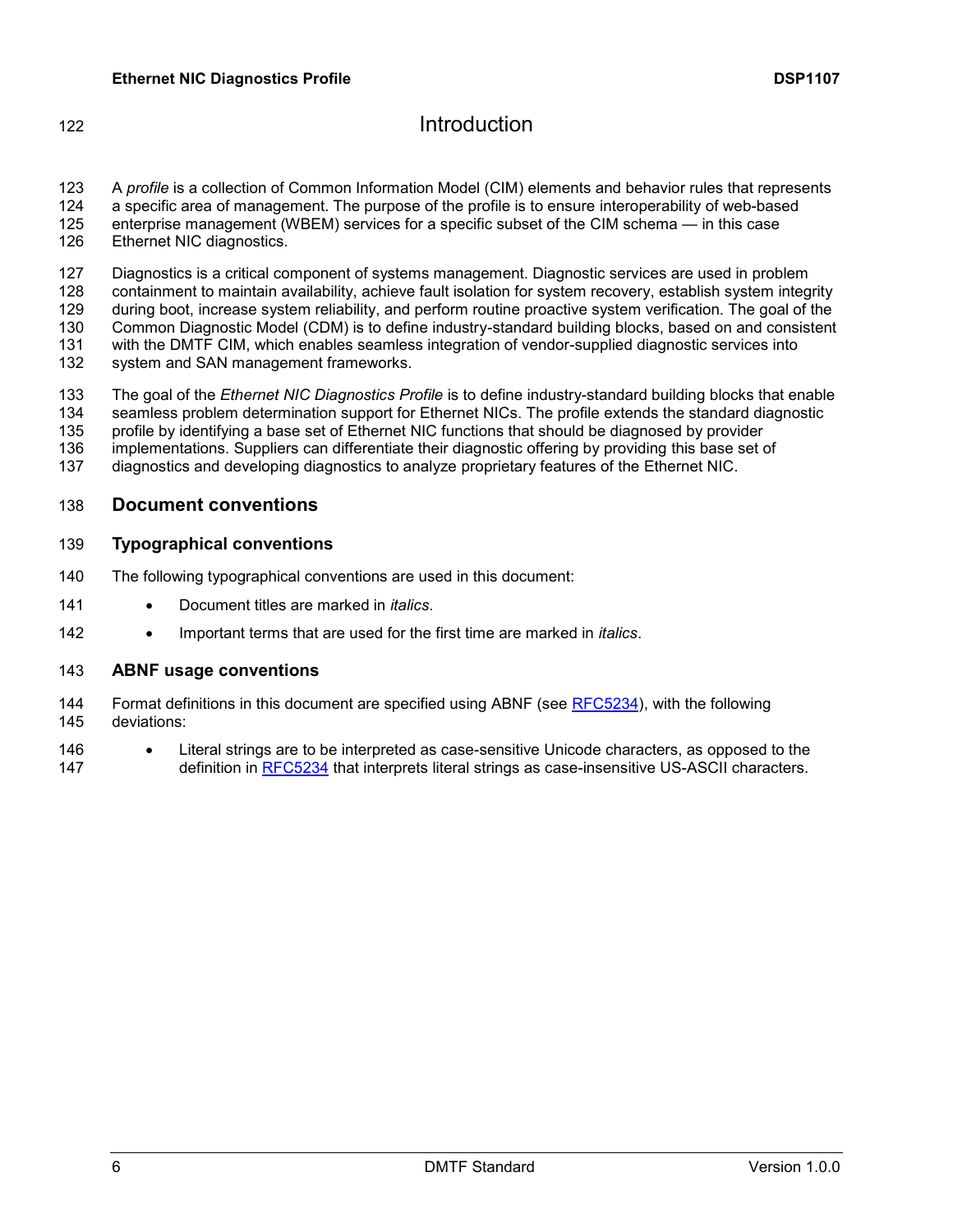# **Ethernet NIC Diagnostics Profile**

# <span id="page-6-0"></span>**1 Scope**

- The *Ethernet NIC Diagnostics Profile* specializes the *Diagnostics Profile* by defining the set of classes,
- properties, methods and default values needed to perform effective problem determination for Ethernet NICs within a management domain.
- 153 The target audience for this specification includes implementers who are writing CIM-based Ethernet NIC<br>154 diagnostics or consumers of CIM-based diagnostics for the Ethernet NIC. diagnostics or consumers of CIM-based diagnostics for the Ethernet NIC.

# <span id="page-6-1"></span>**2 Normative references**

- The following referenced documents are indispensable for the application of this document. For dated or
- versioned references, only the edition cited (including any corrigenda or DMTF update versions) applies.
- For references without a date or version, the latest published edition of the referenced document
- (including any corrigenda or DMTF update versions) applies.
- <span id="page-6-5"></span>DMTF DSP0004, *CIM Infrastructure Specification 2.6*,
- [http://dmtf.org/sites/default/files/standards/documents/DSP0004\\_2.6.pdf](http://dmtf.org/sites/default/files/standards/documents/DSP0004_2.6.pdf)
- <span id="page-6-6"></span> DMTF DSP0200, *CIM Operations over HTTP 1.3*, [http://dmtf.org/sites/default/files/standards/documents/DSP0200\\_1.3.pdf](http://dmtf.org/sites/default/files/standards/documents/DSP0200_1.3.pdf)
- <span id="page-6-7"></span> DMTF DSP1001, *Management Profile Specification Usage Guide 1.0*, [http://dmtf.org/sites/default/files/standards/documents/DSP1001\\_1.0.pdf](http://dmtf.org/sites/default/files/standards/documents/DSP1001_1.0.pdf)
- <span id="page-6-10"></span>DMTF DSP1002, *Diagnostics Profile 2.0*,
- [http://dmtf.org/sites/default/files/standards/documents/DSP1002\\_2.0.pdf](http://dmtf.org/sites/default/files/standards/documents/DSP1002_2.0.pdf)
- <span id="page-6-8"></span>DMTF DSP1014, *Ethernet Port Profile 1.0*,
- [http://dmtf.org/sites/default/files/standards/documents/DSP1014\\_1.0.0.pdf](http://dmtf.org/sites/default/files/standards/documents/DSP1014_1.0.0.pdf)
- <span id="page-6-11"></span>DMTF DSP1033, *Profile Registration Profile 1.0*,
- [http://dmtf.org/sites/default/files/standards/documents/DSP1033\\_1.0.pdf](http://dmtf.org/sites/default/files/standards/documents/DSP1033_1.0.pdf)
- <span id="page-6-9"></span>DMTF DSP1035, *Host LAN Network Port Profile 1.0*,
- [http://www.dmtf.org/sites/default/files/standards/documents/DSP1035\\_1.0.pdf](http://www.dmtf.org/sites/default/files/standards/documents/DSP1035_1.0.pdf)
- <span id="page-6-3"></span> IETF RFC5234, *ABNF: Augmented BNF for Syntax Specifications, January 2008*, <http://tools.ietf.org/html/rfc5234>
- <span id="page-6-4"></span> ISO/IEC Directives, Part 2, *Rules for the structure and drafting of International Standards*, <http://isotc.iso.org/livelink/livelink.exe?func=ll&objId=4230456&objAction=browse&sort=subtype>

# <span id="page-6-2"></span>**3 Terms and definitions**

 In this document, some terms have a specific meaning beyond the normal English meaning. Those terms are defined in this clause.

- The terms "shall" ("required"), "shall not," "should" ("recommended"), "should not" ("not recommended"),
- "may," "need not" ("not required"), "can" and "cannot" in this document are to be interpreted as described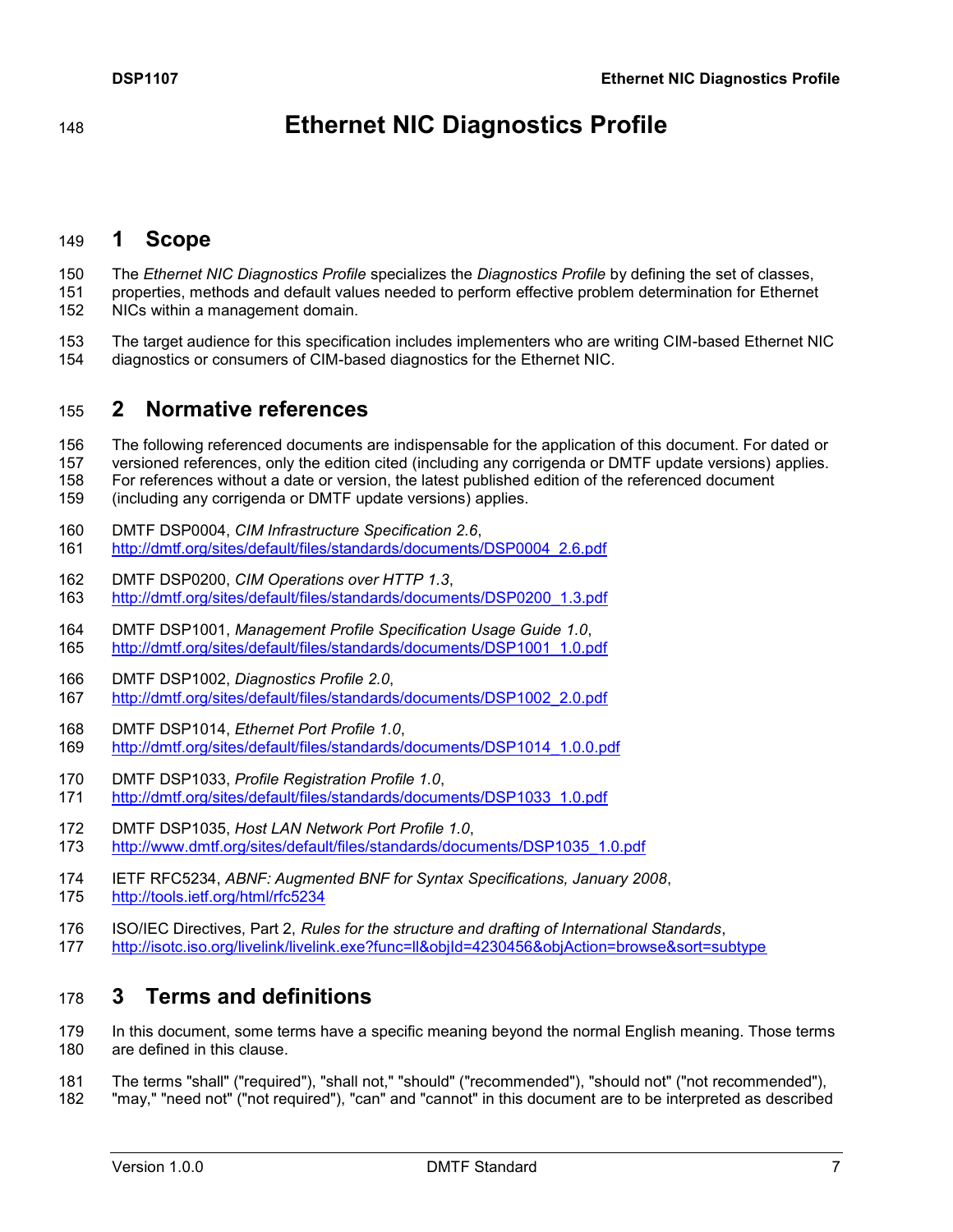#### **Ethernet NIC Diagnostics Profile DSP1107**

- 183 in <u>ISO/IEC Directives, Part 2</u>, Annex H. The terms in parenthesis are alternatives for the preceding term, 184 for use in exceptional cases when the preceding term cannot be used for linguistic reasons. Note that
- for use in exceptional cases when the preceding term cannot be used for linguistic reasons. Note that
- [ISO/IEC Directives, Part 2,](#page-6-4) Annex H specifies additional alternatives. Occurrences of such additional
- alternatives shall be interpreted in their normal English meaning.
- The terms "clause," "subclause," "paragraph," and "annex" in this document are to be interpreted as 188 described in [ISO/IEC Directives, Part 2,](#page-6-4) Clause 5.
- 189 The terms "normative" and "informative" in this document are to be interpreted as described in <u>ISO/IEC</u><br>190 Directives, Part 2, Clause 3, In this document, clauses, subclauses, or annexes labeled "(informative)" c
- [Directives, Part 2,](#page-6-4) Clause 3. In this document, clauses, subclauses, or annexes labeled "(informative)" do not contain normative content. Notes and examples are always informative elements.
- The terms defined in [DSP0004,](#page-6-5) [DSP0200,](#page-6-6) and [DSP1001](#page-6-7) apply to this document.
- **3.1**
- **Preboot**
- <span id="page-7-0"></span>non-production OS/diagnostic environment running on system hardware

# **4 Symbols and abbreviated terms**

- The following symbols and abbreviations are used in this document.
- **4.1**
- **CDM**
- Common Diagnostic Model
- **4.2**
- **CIM**
- Common Information Model
- **4.3**
- **CIMOM**
- CIM Object Manager
- **4.4**
- **CRU**
- Customer Replaceable Unit
- **4.5**
- **FRU**
- Field Replaceable Unit
- **4.6**
- **IRQ**
- Interrupt Request
- **4.7**
- **LED**
- Light Emitting Diode
- **4.8**
- **MAC**
- the link layer of the OSI protocol model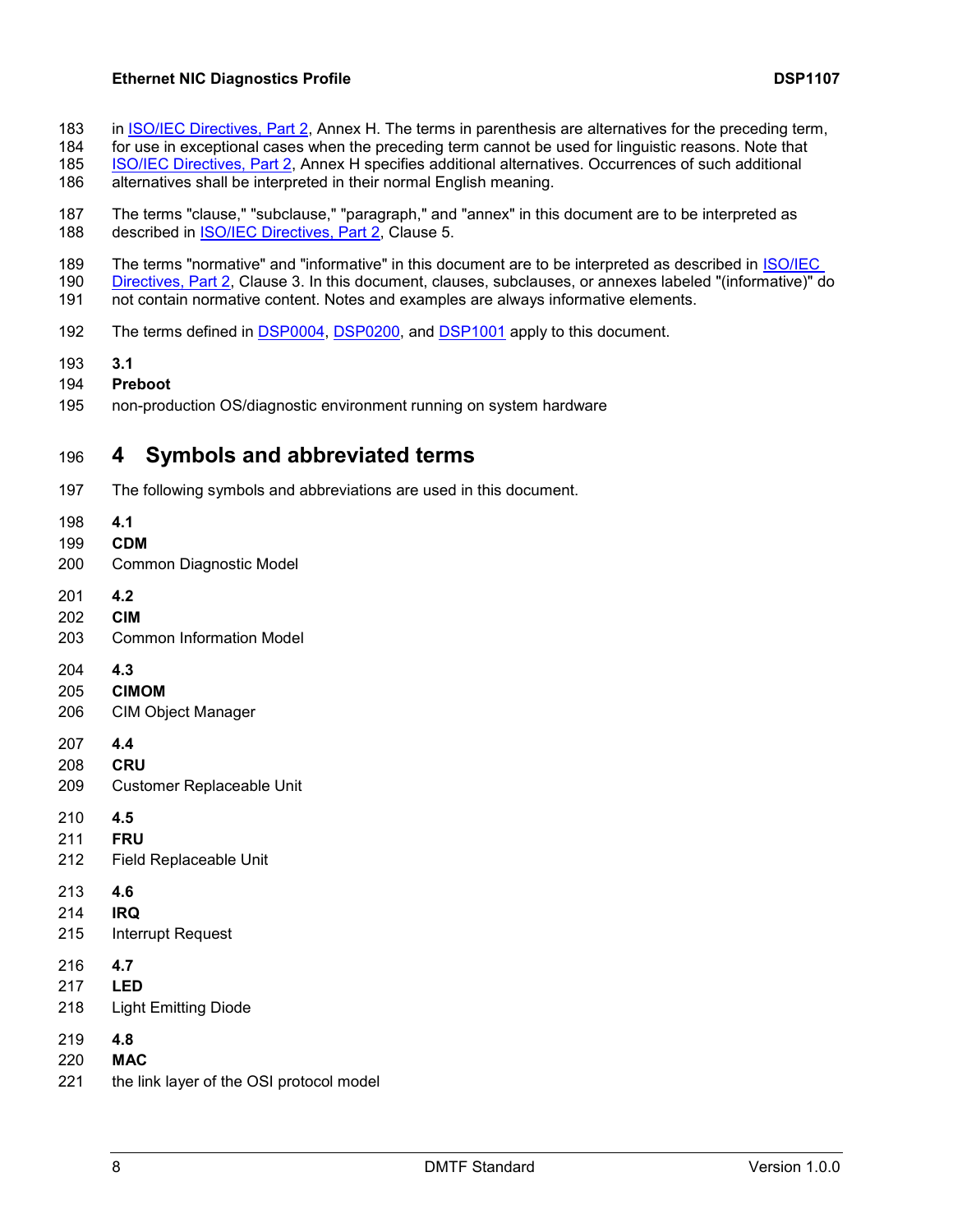| 222                  | 4.9                                          |
|----------------------|----------------------------------------------|
| 223                  | <b>ME</b>                                    |
| 224                  | <b>Managed Element</b>                       |
| 225                  | 4.10                                         |
| 226                  | <b>MOF</b>                                   |
| 227                  | <b>Managed Object Format</b>                 |
| 228                  | 4.11                                         |
| 229                  | <b>NIC</b>                                   |
| 230                  | Network Interface Card                       |
| 231                  | 4.12                                         |
| 232                  | <b>OS</b>                                    |
| 233                  | <b>Operating System</b>                      |
| 234<br>235 PD<br>236 | 4.13<br><b>Problem Determination</b>         |
| 237                  | 4.14                                         |
| 238                  | <b>PHY</b>                                   |
| 239                  | the physical layer of the OSI protocol model |
| 240                  | 4.15                                         |
| 241                  | <b>PXE</b>                                   |
| 242                  | <b>Preboot Execution Environment</b>         |
| 243                  | 4.16                                         |
| 244                  | Rx                                           |
| 245                  | received                                     |
| 246                  | 4.17                                         |
| 247                  | <b>SAN</b>                                   |
| 248                  | <b>Storage Area Network</b>                  |
| 249                  | 4.18                                         |
| 250                  | TOE                                          |
| 251                  | <b>TCP/IP Offload Engine</b>                 |
| 252                  | 4.19                                         |
| 253                  | Тx                                           |
| 254                  | transmitted                                  |
| 255                  | 4.20                                         |
| 256                  | <b>WBEM</b>                                  |
| 257                  | <b>Web-Based Enterprise Management</b>       |
| 258                  | 5 Synopsis                                   |

- <span id="page-8-0"></span>**Profile Name:** Ethernet NIC Diagnostics
- **Version:** 1.0.0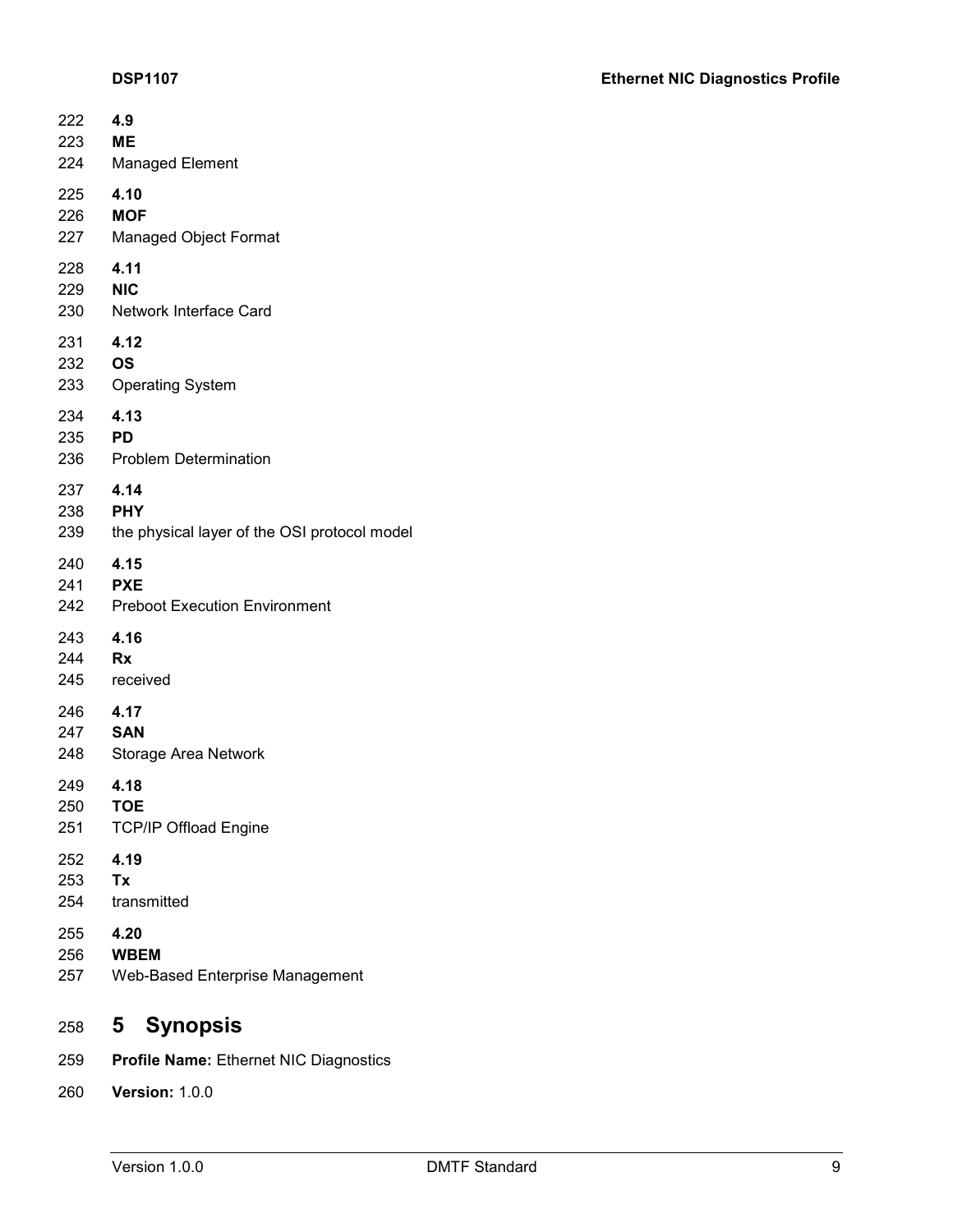- **Organization:** DMTF
- **CIM schema version:** 2.31
- **Central Class:** CIM\_EthernetNICDiagnosticTest
- **Scoping Class:** CIM\_ComputerSystem
- **Specializes:** Diagnostics Profile 2.0.0

 The *Ethernet NIC Diagnostics Profile* extends the management capability of referenced profiles by adding common methods for determining that the state of managed processors in a system is optimal.

- 268 CIM\_EthernetNICDiagnosticTest shall be the central class of this profile. The instance of
- 269 CIM\_EthernetNICDiagnosticTest shall be the Central Instance of this profile. CIM\_ComputerSystem shall
- be the Scoping Class of this profile. The instance of CIM\_ComputerSystem with which the Central
- 271 Instance is associated through an instance of CIM HostedService shall be the Scoping Instance of this profile.
- 273 The CIM ManagedElement is CIM EthernetPort or CIM PortController or a subclass of them.
- [Table 1](#page-9-1) identifies profiles on which this profile has a dependency.
- 

#### **Table 1 – Referenced profiles**

<span id="page-9-1"></span>

| <b>Profile name</b>         | Organization | <b>Version</b> | <b>Description</b> |
|-----------------------------|--------------|----------------|--------------------|
| Diagnostics                 | <b>DMTF</b>  | 2.0            | Specializes        |
| <b>Profile Registration</b> | <b>DMTF</b>  | 1.0            | Mandatory          |
| Ethernet Port               | <b>DMTF</b>  | 1.0            | Optional           |

The *[Ethernet Port Profile](#page-6-8)* specializes the *[Host LAN Network Port Profile](#page-6-9)*, which means that the former

inherits all of the classes from the latter. The Ethernet NIC Diagnostics Profile requires the use of a

subset of the *[Ethernet Port Profile](#page-6-8)* and the *[Host LAN Network Port Profile](#page-6-9)*. Specifically, the

CIM\_ManagedElement used by this profile may require support of one or more of the following classes:

280 CIM\_EthernetPort, CIM\_PortController, and their PhysicalElement counterparts (for example, CIM\_Card,

<span id="page-9-0"></span>281 CIM Chip, or CIM PhysicalPackage, depending on the vendor implementation).

# **6 Description**

 Diagnostic programs can be developed to verify that the Ethernet NIC device is behaving properly, to identify its faulty components, or to diagnose the networking subsystem. Such tests are run in two distinct environments:

- **a a**t a vendor facility during development or manufacturing as part of the QA process
- **ack a**t an end-user location (In end-user environments, certain diagnostic tests are not practical to run because they might modify or destroy data or they might take too long to run.)
- [Figure 1](#page-10-0) represents the class schema for the *Ethernet NIC Diagnostics Profile*. For simplicity, the prefix 290 CIM has been removed from the names of the classes.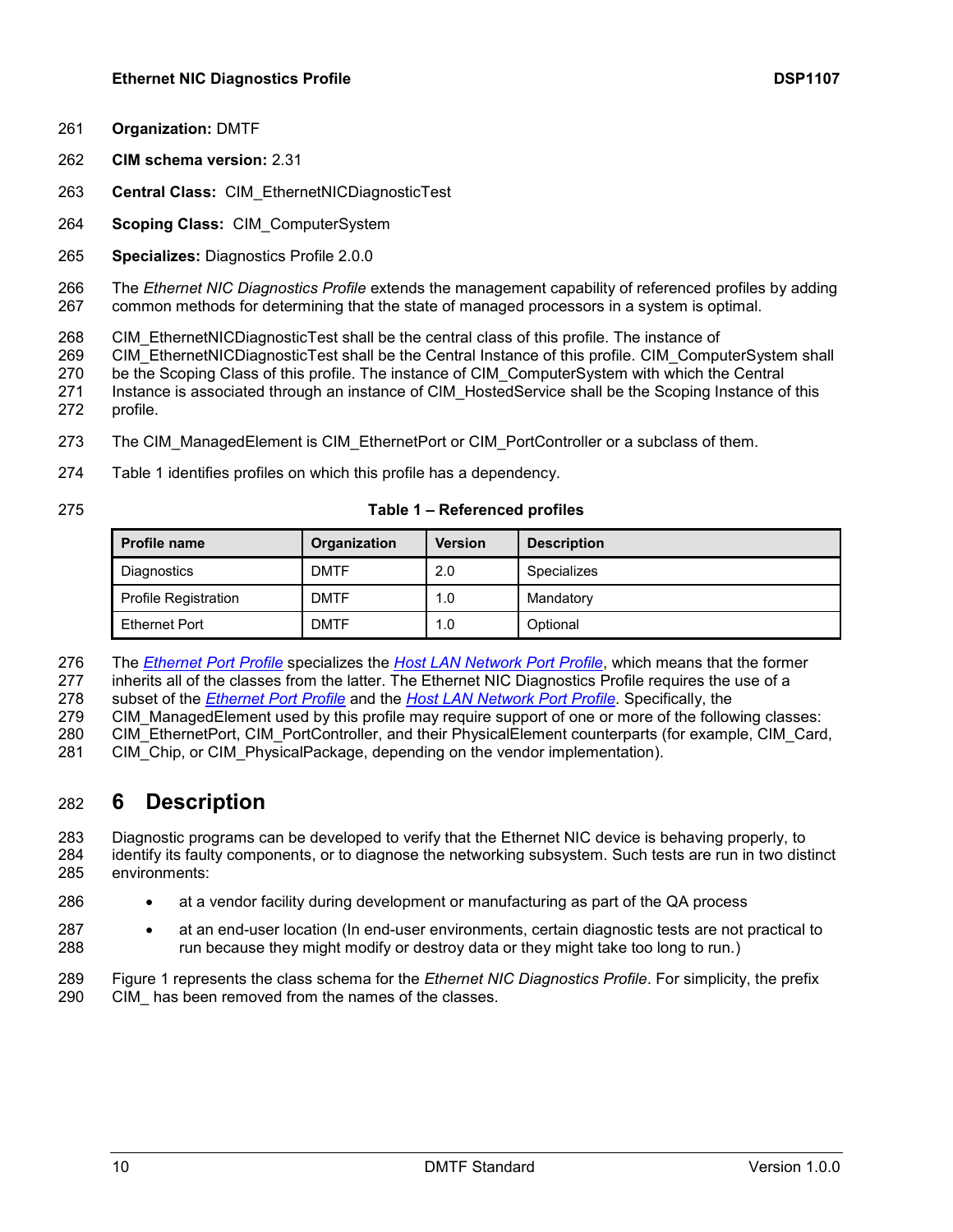



<span id="page-10-0"></span>

292 **Figure 1 – Ethernet NIC Diagnostics Profile: Profile class diagram**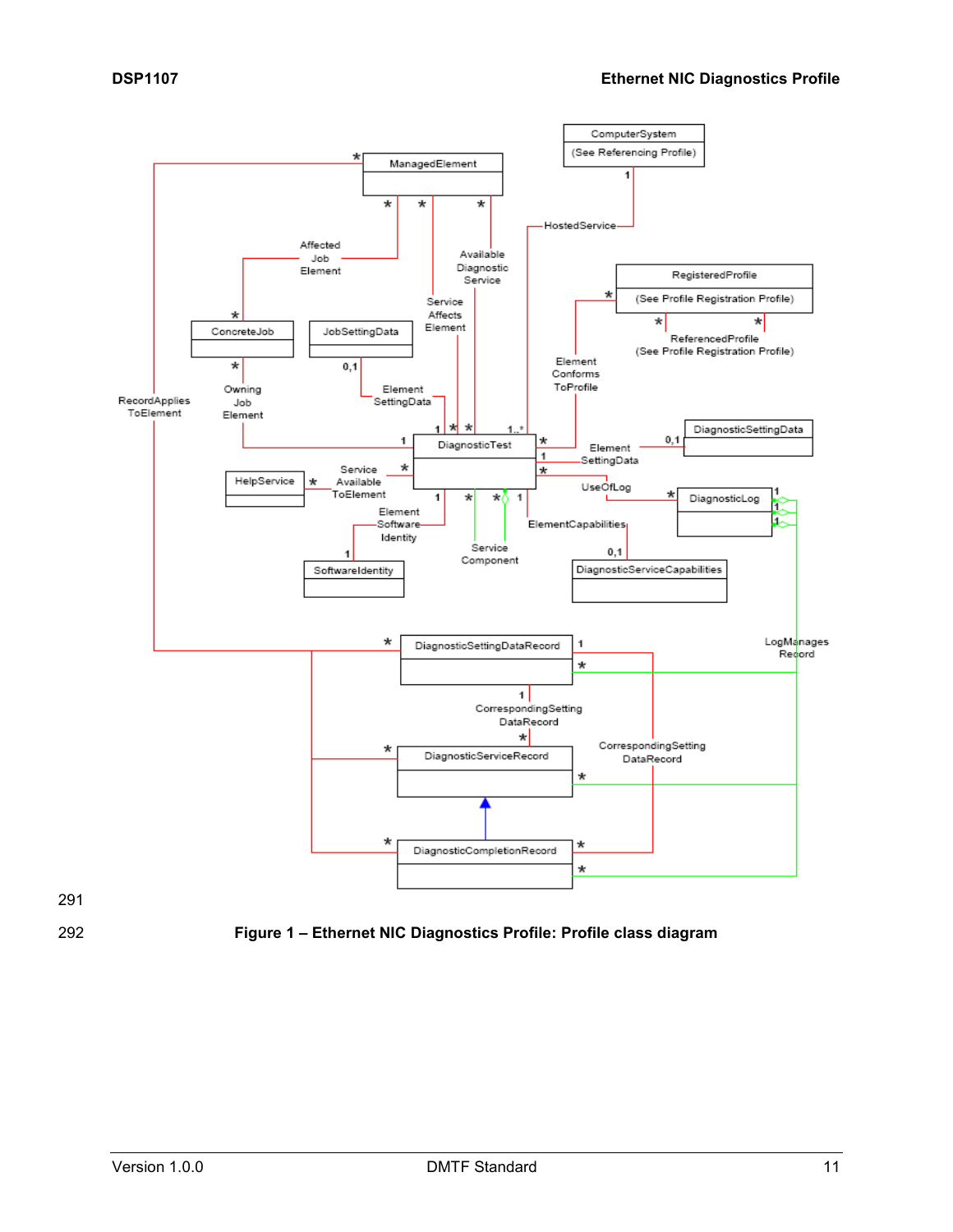# 293 **7 Implementation**

<span id="page-11-0"></span>294 This clause provides additional implementation details for the various diagnostic tests of this profile.

295

# <span id="page-11-1"></span>296 **7.1 Ethernet NIC tests**

- 297 [Table 2](#page-11-2) provides general information for each test type.
- 

<span id="page-11-2"></span>

| <b>Test name</b>     | <b>Test information</b>  |                                                                                                                |  |
|----------------------|--------------------------|----------------------------------------------------------------------------------------------------------------|--|
| <b>MAC Register</b>  | Coverage Area            | This test verifies access to MAC layer registers.                                                              |  |
|                      | Coverage Range           | Test coverage is limited in an online environment. Full coverage is<br>supported in preboot environments.      |  |
|                      | User Control             | None                                                                                                           |  |
|                      | <b>Execution Time</b>    | The test runs on the order of seconds per MAC.                                                                 |  |
|                      | <b>Built into Device</b> | No                                                                                                             |  |
|                      | Details                  | This test requires a pre-boot environment for full coverage.                                                   |  |
| Physical<br>Register | Coverage Area            | This test verifies the internal traffic path for received (Rx) and transmitted<br>(Tx) data.                   |  |
|                      | Coverage Range           | Full coverage can be supported in an online environment.                                                       |  |
|                      | <b>User Control</b>      | The user may optionally specify the packet sizes to be used and whether<br>the PHY and MAC layers are tested.  |  |
|                      | <b>Execution Time</b>    | The test runs on the order of seconds per port.                                                                |  |
|                      | <b>Built into Device</b> | <b>No</b>                                                                                                      |  |
|                      | <b>Details</b>           | Depending on the design of hardware and implementation, some options<br>may not be available.                  |  |
| Internal<br>Loopback | Coverage Area            | This test verifies the internal traffic path for received (Rx) and transmitted<br>(Tx) data.                   |  |
|                      | Coverage Range           | Full coverage can be supported in an online environment.                                                       |  |
|                      | <b>User Control</b>      | The user may optionally specify the packet sizes to be used and whether<br>the PHY and/or MAC layer is tested. |  |
|                      | <b>Execution Time</b>    | The test runs on the order of seconds per port.                                                                |  |
|                      | <b>Built into Device</b> | No                                                                                                             |  |
|                      | <b>Details</b>           | Depending on the design of hardware and implementation, some options<br>may not be available.                  |  |
| External<br>Loopback | Coverage Area            | This test verifies external traffic path received (Rx) and transmitted (Tx)<br>data.                           |  |
|                      | Coverage Range           | Full coverage can be supported in an online environment.                                                       |  |
|                      | <b>User Control</b>      | The user may optionally specify the packet sizes and link speeds to be<br>used.                                |  |
|                      | <b>Execution Time</b>    | The test runs on the order of seconds per port.                                                                |  |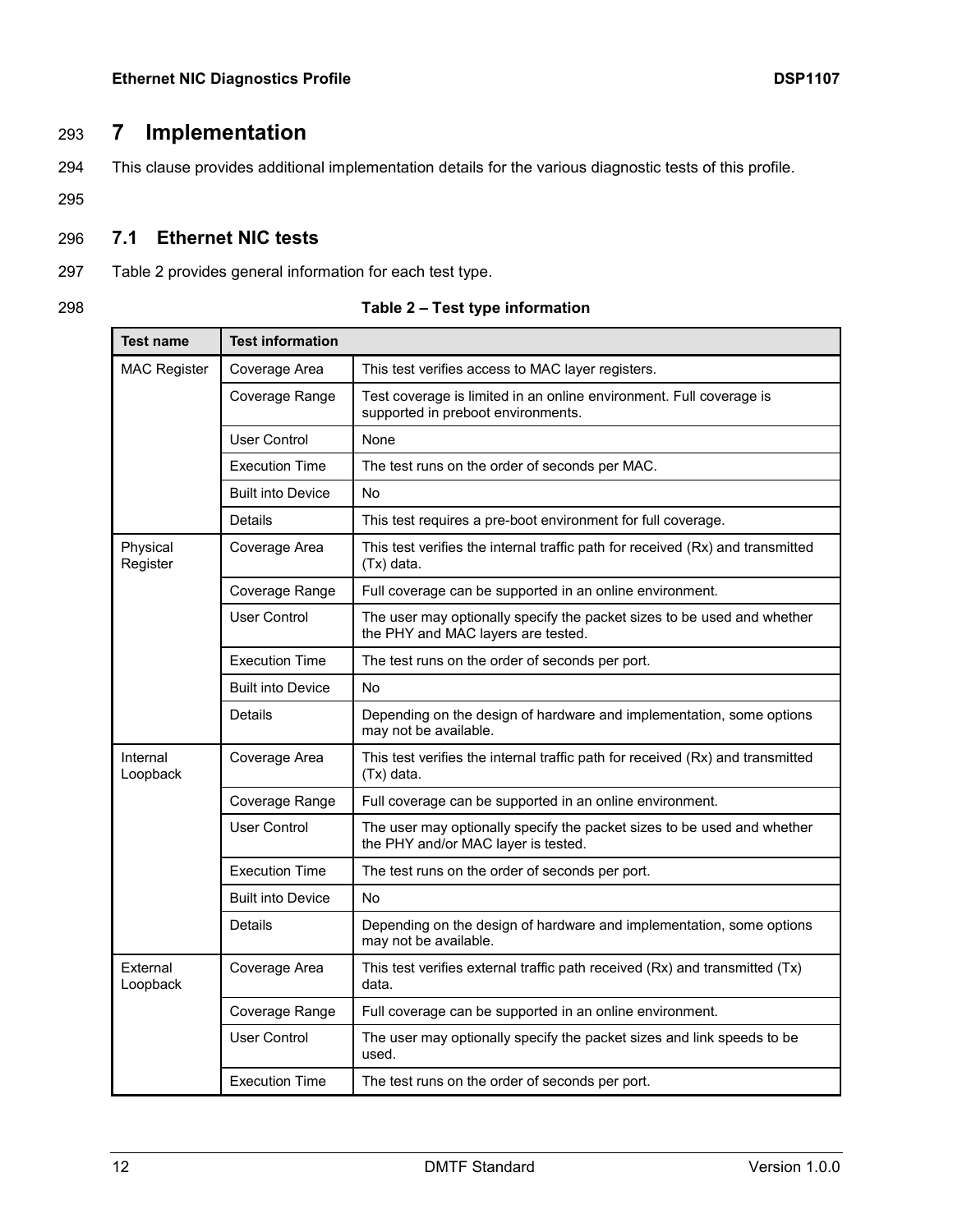| <b>Test name</b>      | <b>Test information</b>  |                                                                                                                                                                                                                                            |  |  |
|-----------------------|--------------------------|--------------------------------------------------------------------------------------------------------------------------------------------------------------------------------------------------------------------------------------------|--|--|
|                       | <b>Built into Device</b> | No.                                                                                                                                                                                                                                        |  |  |
|                       | Details                  | Depending on the design of the hardware and the implementation, some<br>options may not be available.                                                                                                                                      |  |  |
| Beacon                | Coverage Area            | This test verifies the proper operation of the NIC LEDs.                                                                                                                                                                                   |  |  |
|                       | Coverage Range           | Test coverage is limited in an online environment. Full coverage is<br>supported in pre-boot environments.                                                                                                                                 |  |  |
|                       | <b>User Control</b>      | The user may optionally specify the number of times or duration that the<br>LED blinks on and off.                                                                                                                                         |  |  |
|                       | <b>Execution Time</b>    | The test runs on the order of milliseconds per NIC.                                                                                                                                                                                        |  |  |
|                       | <b>Built into Device</b> | <b>No</b>                                                                                                                                                                                                                                  |  |  |
|                       | Details                  | The LED flash pattern is determined by the vendor, but the pattern shall be<br>distinct from that of normal activity. The LEDs to be flashed may be the<br>normal activity/status LEDs or a separate LED provided solely for<br>beaconing. |  |  |
| Self-Test             | Coverage Area            | This test verifies that the entire NIC is operating properly.                                                                                                                                                                              |  |  |
|                       | Coverage Range           | Virtual machine diagnostics shall be executed in a pre-boot environment<br>only.                                                                                                                                                           |  |  |
|                       | <b>User Control</b>      | None                                                                                                                                                                                                                                       |  |  |
|                       | <b>Execution Time</b>    | The test shall run on the order of seconds (quick tests) or minutes (full<br>tests) per NIC.                                                                                                                                               |  |  |
|                       | <b>Built into Device</b> | Vendor-specific                                                                                                                                                                                                                            |  |  |
|                       | <b>Details</b>           | When invoked, the test determines which diagnostics it can run based on<br>the managed element passed in.                                                                                                                                  |  |  |
| <b>Status</b>         | Coverage Area            | This test verifies the overall status of the NIC.                                                                                                                                                                                          |  |  |
|                       | Coverage Range           |                                                                                                                                                                                                                                            |  |  |
|                       | <b>User Control</b>      | None                                                                                                                                                                                                                                       |  |  |
|                       | <b>Execution Time</b>    | The test shall run on the order of milliseconds or seconds per NIC.                                                                                                                                                                        |  |  |
|                       | <b>Built into Device</b> | Vendor-specific                                                                                                                                                                                                                            |  |  |
|                       | Details                  | Tests in a virtual machine environment shall be executed only in a pre-boot<br>environment.                                                                                                                                                |  |  |
| Ping                  | Coverage Area            | This test verifies the data path to the NIC.                                                                                                                                                                                               |  |  |
|                       | Coverage Range           | Full coverage can be supported in an online environment.                                                                                                                                                                                   |  |  |
|                       | <b>User Control</b>      | The user may optionally specify the packet size to be used or the number of<br>iterations to be run.                                                                                                                                       |  |  |
|                       | <b>Execution Time</b>    | The time to run the test depends on the user control parameters.                                                                                                                                                                           |  |  |
|                       | <b>Built into Device</b> | No                                                                                                                                                                                                                                         |  |  |
|                       | Details                  |                                                                                                                                                                                                                                            |  |  |
| Embedded<br>Processor | Coverage Area            | This test verifies that a NIC containing embedded processors is operating<br>properly.                                                                                                                                                     |  |  |
|                       | Coverage Range           | This test is limited to a NIC subsystem containing an embedded processor.                                                                                                                                                                  |  |  |
|                       | <b>User Control</b>      | None                                                                                                                                                                                                                                       |  |  |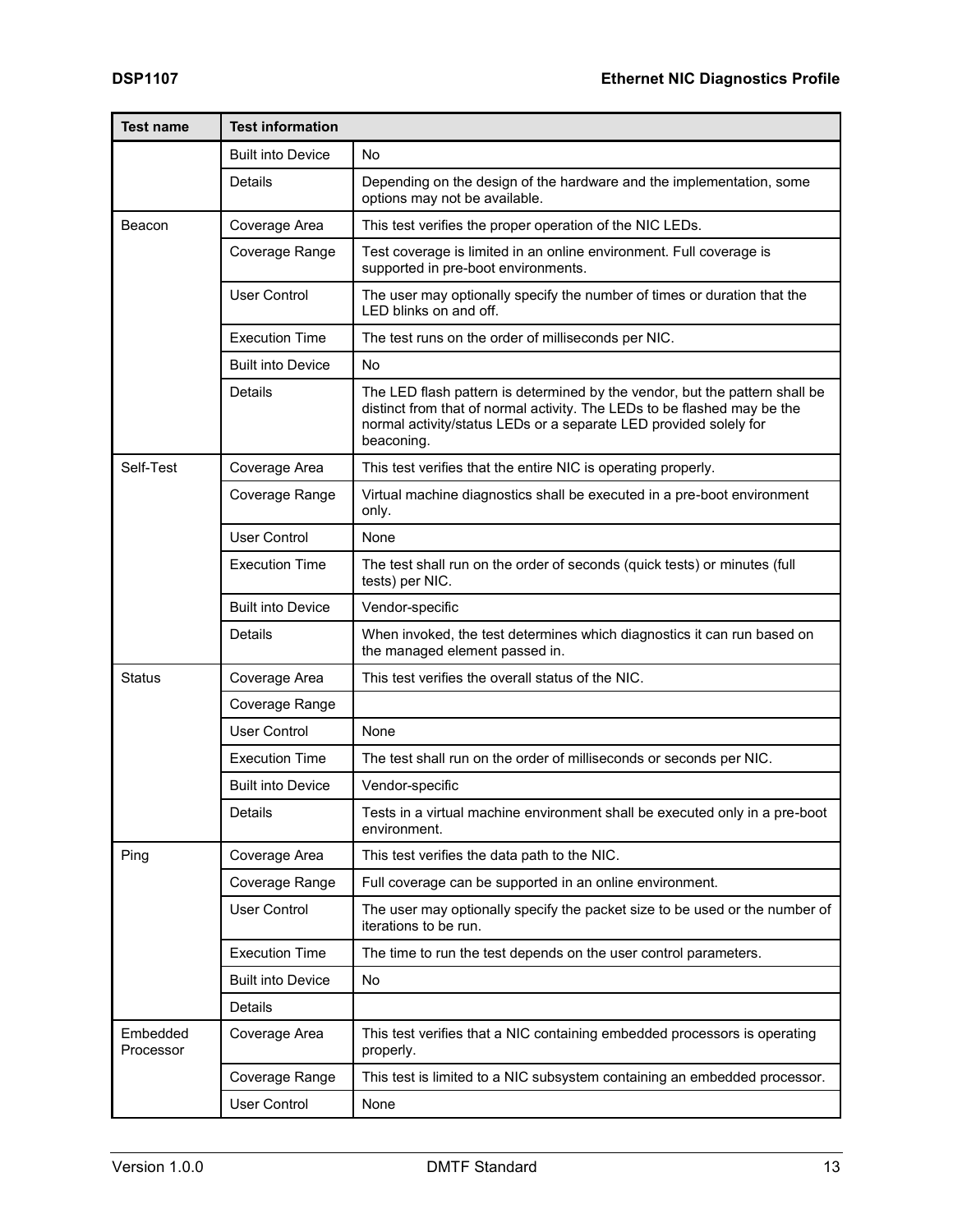| <b>Test name</b> | <b>Test information</b>  |                                                                                                                                                                                                                                                                                                                                                                                                                                                                                                                                                                                                                                               |  |
|------------------|--------------------------|-----------------------------------------------------------------------------------------------------------------------------------------------------------------------------------------------------------------------------------------------------------------------------------------------------------------------------------------------------------------------------------------------------------------------------------------------------------------------------------------------------------------------------------------------------------------------------------------------------------------------------------------------|--|
|                  | <b>Execution Time</b>    | The test shall run on the order of seconds per NIC.                                                                                                                                                                                                                                                                                                                                                                                                                                                                                                                                                                                           |  |
|                  | <b>Built into Device</b> | No.                                                                                                                                                                                                                                                                                                                                                                                                                                                                                                                                                                                                                                           |  |
|                  | Details                  | High-end NICs can contain an embedded processor that can be used to<br>provide additional capability. For example, some vendors use the processor<br>to implement a TCP Offload Engine (TOE) that offloads processing of the<br>entire TCP/IP stack to the network controller. Some vendors use the<br>processor to implement the Preboot Execution Environment (PXE)<br>capability, which allows the host computer to be booted through the<br>network. In this case, an operating system is downloaded into host memory<br>from a remote system through the NIC instead of using an operating<br>system image stored locally on the system. |  |
| <b>IRQ</b>       | Coverage Area            | This test verifies that the NIC properly raises interrupt signals to the host.                                                                                                                                                                                                                                                                                                                                                                                                                                                                                                                                                                |  |
|                  | Coverage Range           | This test is limited to the interrupt subsystem of the NIC.                                                                                                                                                                                                                                                                                                                                                                                                                                                                                                                                                                                   |  |
|                  | User Control             | None                                                                                                                                                                                                                                                                                                                                                                                                                                                                                                                                                                                                                                          |  |
|                  | <b>Execution Time</b>    | The test shall run on the order of milliseconds per NIC.                                                                                                                                                                                                                                                                                                                                                                                                                                                                                                                                                                                      |  |
|                  | <b>Built into Device</b> | No.                                                                                                                                                                                                                                                                                                                                                                                                                                                                                                                                                                                                                                           |  |
|                  | Details                  |                                                                                                                                                                                                                                                                                                                                                                                                                                                                                                                                                                                                                                               |  |

#### 299

# <span id="page-13-0"></span>300 **7.2 CIM\_EthernetNICDiagnosticTest**

301 One or more instances of the CIM\_EthernetNICDiagnosticTest class shall be implemented.

302 The CIM\_EthernetNICDiagnosticTest class defines the tests that can be used to diagnose Ethernet NIC 303 issues. [Table 3](#page-13-1) and [Table 4](#page-14-1) define the set of Ethernet NIC tests defined by this profile, the criteria, and<br>304 the valid property values for this class. An implementation may extend this class and add vendor-define the valid property values for this class. An implementation may extend this class and add vendor-defined 305 tests using the vendor-defined range of the EthernetNICTestType valuemap.

306 **Table 3 – CIM\_EthernetNICDiagnosticTest property requirements**

<span id="page-13-1"></span>

| <b>Test name</b>       | <b>Criteria</b> | ElementName*                                         | <b>EthernetNICTestType</b> | TestType*        |
|------------------------|-----------------|------------------------------------------------------|----------------------------|------------------|
| <b>MAC</b><br>Register | Mandatory       | Ethernet NIC MAC Register<br>Test                    | $\overline{2}$             | (2) Functional   |
| Physical<br>Register   | Mandatory       | <b>Ethernet NIC Physical</b><br><b>Register Test</b> | 3                          | (2) Functional   |
| Internal<br>Loopback   | Optional        | Ethernet NIC Internal<br>Loopback Test               | 4                          | (2) Functional   |
| External<br>Loopback   | Mandatory       | Ethernet NIC External<br>Loopback Test               | 5                          | (5) Access Test  |
| Beacon                 | Optional        | Ethernet NIC Beacon Test                             | 6                          | (2) Functional   |
| Self-Test              | Optional        | Ethernet NIC Self-Test                               | 7                          | (2) Functional   |
| Status                 | Optional        | <b>Ethernet NIC Status Test</b>                      | 8                          | (4) Health Check |
| Ping                   | Optional        | Ethernet NIC Ping Test                               | 9                          | (5) Access Test  |
| Embedded<br>Processor  | Optional        | Ethernet NIC Embedded<br><b>Processor Test</b>       | 10                         | (2) Functional   |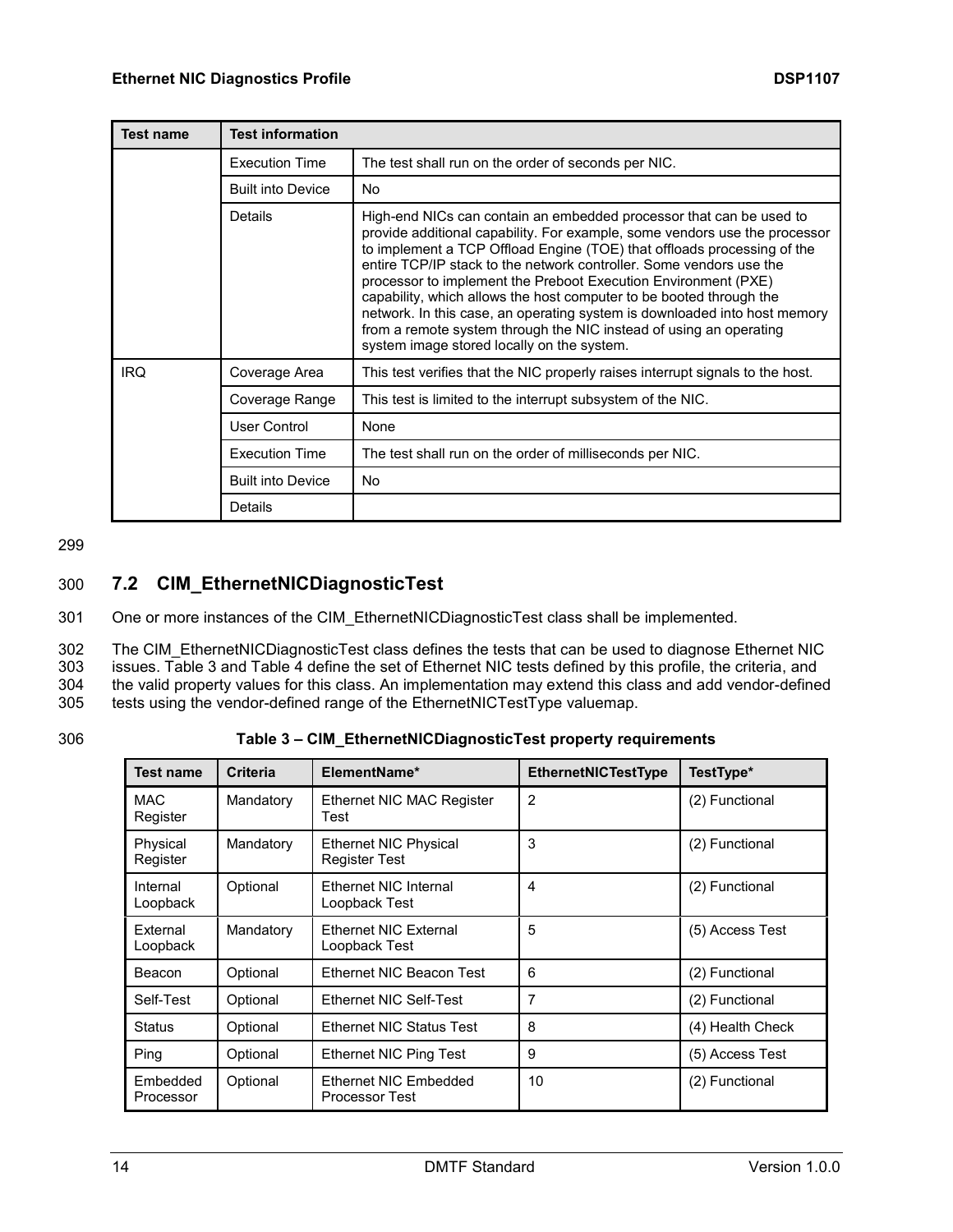| Test name  | Criteria  | ElementName*          | <b>EthernetNICTestType</b> | TestType*      |
|------------|-----------|-----------------------|----------------------------|----------------|
| <b>IRQ</b> | Mandatory | Ethernet NIC IRQ Test |                            | (2) Functional |

# 307 An asterisk (\*) indicates that the property is inherited from the parent class CIM\_DiagnosticTest.

#### 308 **Table 4 – CIM\_EthernetNICDiagnosticTest property requirements**

<span id="page-14-1"></span>

| <b>Test name</b>      | Characteristics*                        | OtherCharacteristicsDescriptions* | <b>Comment</b>                                                                                    |
|-----------------------|-----------------------------------------|-----------------------------------|---------------------------------------------------------------------------------------------------|
| <b>MAC Register</b>   |                                         |                                   |                                                                                                   |
| Physical<br>Register  |                                         |                                   |                                                                                                   |
| Internal<br>Loopback  |                                         |                                   |                                                                                                   |
| External<br>Loopback  | 10 (Additional<br>Hardware<br>Required) |                                   | An external device must be<br>connected to the port that<br>can receive and send back<br>packets. |
| Beacon                |                                         |                                   |                                                                                                   |
| Self-Test             |                                         |                                   |                                                                                                   |
| <b>Status</b>         |                                         |                                   |                                                                                                   |
| Ping                  |                                         |                                   |                                                                                                   |
| Embedded<br>Processor |                                         |                                   |                                                                                                   |
| <b>IRQ</b>            |                                         |                                   |                                                                                                   |

<span id="page-14-0"></span>309 An asterisk (\*) indicates that the property is inherited from the parent class CIM\_DiagnosticTest.

#### 310 **7.3 CIM\_EthernetNICDiagnosticSettingData**

- 311 One or more instances of the CIM\_EthernetNICDiagnosticSettingData class may be implemented. They 312 are associated to CIM\_EthernetNICDiagnosticTest using CIM\_ElementSettingData. The vendor-defined
- 313 default values may be specified and advertised using an instance of
- 314 CIM\_EthernetNICDiagnosticSettingData that is referenced by the instance of CIM\_ElementSettingData 315 whose property value for IsDefault is 1 (Is Default).

316 A diagnostic test may require parameters to run. Some parameters may affect how the test is run, while 317 other parameters provide the values to be used by the test.

- 318 The CIM\_DiagnosticSettingData class contains properties that affect how a diagnostic test is run (for
- 319 example, LoopControl, QuickMode), how errors are handled (for example, HaltOnError), or how results
- 320 are logged (for example, LogOptions). CIM\_DiagnosticSettingData is an argument to the
- 321 CIM\_DiagnosticTest.RunDiagnosticService( ) extrinsic method. If additional properties are needed that
- 322 control the behavior of the diagnostic test, they should be defined in a subclass of 323 CIM DiagnosticSettingData.
- CIM\_DiagnosticSettingData.
- 324 The client may use the vendor-defined default CIM\_EthernetNICDiagnosticSettingData instance as an
- 325 argument to the CIM EthernetNICDiagnosticTest.RunDiagnosticService() extrinsic method. Alternatively, 326 the client may create its own instance of CIM EthernetNICDiagnosticSettingData and use it instead.

#### 327 The CIM\_EthernetNICDiagnosticSettingData class defines the parameters that may be used by some of 328 the Ethernet NIC tests. Table 5 lists these test parameters and shows which tests might use them. An the Ethernet NIC tests. [Table 5](#page-15-0) lists these test parameters and shows which tests might use them. An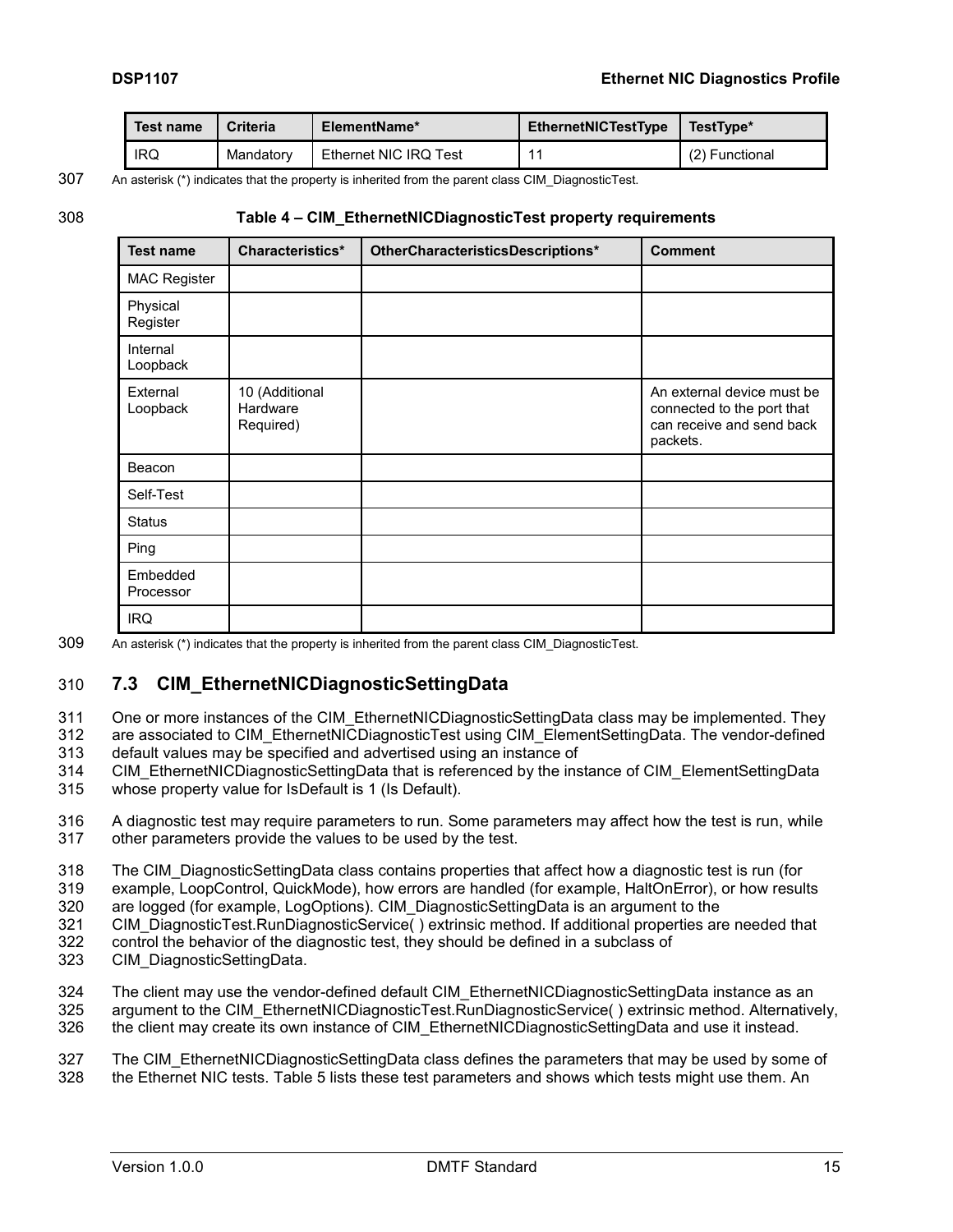- 329 implementation may extend this class and define additional parameters for any vendor-defined tests that were added.
- 
- 

331 **Table 5 – CIM\_EthernetNICDiagnosticSettingData property requirements**

<span id="page-15-0"></span>

| <b>Test name</b>       | ElementName*                                            | <b>PacketSizes</b> | <b>LinkSpeeds</b> | LoopbackLayers* | OtherLoopbackLayers* |
|------------------------|---------------------------------------------------------|--------------------|-------------------|-----------------|----------------------|
| <b>MAC</b><br>Register | Ethernet NIC<br><b>MAC Register</b><br>Test             |                    |                   |                 |                      |
| Physical<br>Register   | <b>Ethernet NIC</b><br><b>Physical Register</b><br>Test |                    |                   |                 |                      |
| Internal<br>Loopback   | Ethernet NIC<br>Internal<br>Loopback Test               | Used               |                   | Used            |                      |
| External<br>Loopback   | <b>Ethernet NIC</b><br>External<br>Loopback Test        | Used               | Used              |                 |                      |
| Beacon                 | Ethernet NIC<br><b>Beacon Test</b>                      |                    |                   |                 |                      |
| Self-Test              | Ethernet NIC<br>Self-Test                               |                    |                   |                 |                      |
| <b>Status</b>          | Ethernet NIC<br><b>Status Test</b>                      |                    |                   |                 |                      |
| Ping                   | <b>Ethernet NIC</b><br><b>Ping Test</b>                 | Used               |                   |                 |                      |
| Embedded<br>Processor  | <b>Ethernet NIC</b><br>Embedded<br>Processor Test       |                    |                   |                 |                      |
| <b>IRQ</b>             | Ethernet NIC IRQ<br><b>Test</b>                         |                    |                   |                 |                      |

332 An asterisk (\*) indicates that the property is inherited from the parent class CIM\_DiagnosticServiceCapabilities.

333 If any CIM EthernetNICDiagnosticSettingData property does not have a value when passed as an

334 argument to the CIM\_DiagnosticTest.RunDiagnosticService() extrinsic method, then the default values 335 for the test arguments shall be used.

#### <span id="page-15-1"></span>336 **7.3.1 CIM\_EthernetNICDiagnosticSettingData.PacketSizes**

- 337 This array property is used by a client for the tests shown in [Table 5](#page-15-0) to specify the packet sizes to be 338 used during the test.
- 339 The vendor-defined default value is advertised using the default instance of
- 340 CIM\_EthernetNICDiagnosticSettingData.
- <span id="page-15-2"></span>341 If no value is specified by the client, the vendor-defined default value will be used.

#### 342 **7.3.2 CIM\_EthernetNICDiagnosticSettingData.LinkSpeeds**

343 This array property is used by a client for the tests shown in [Table 5](#page-15-0) to specify the link speeds to be used 344 during the test.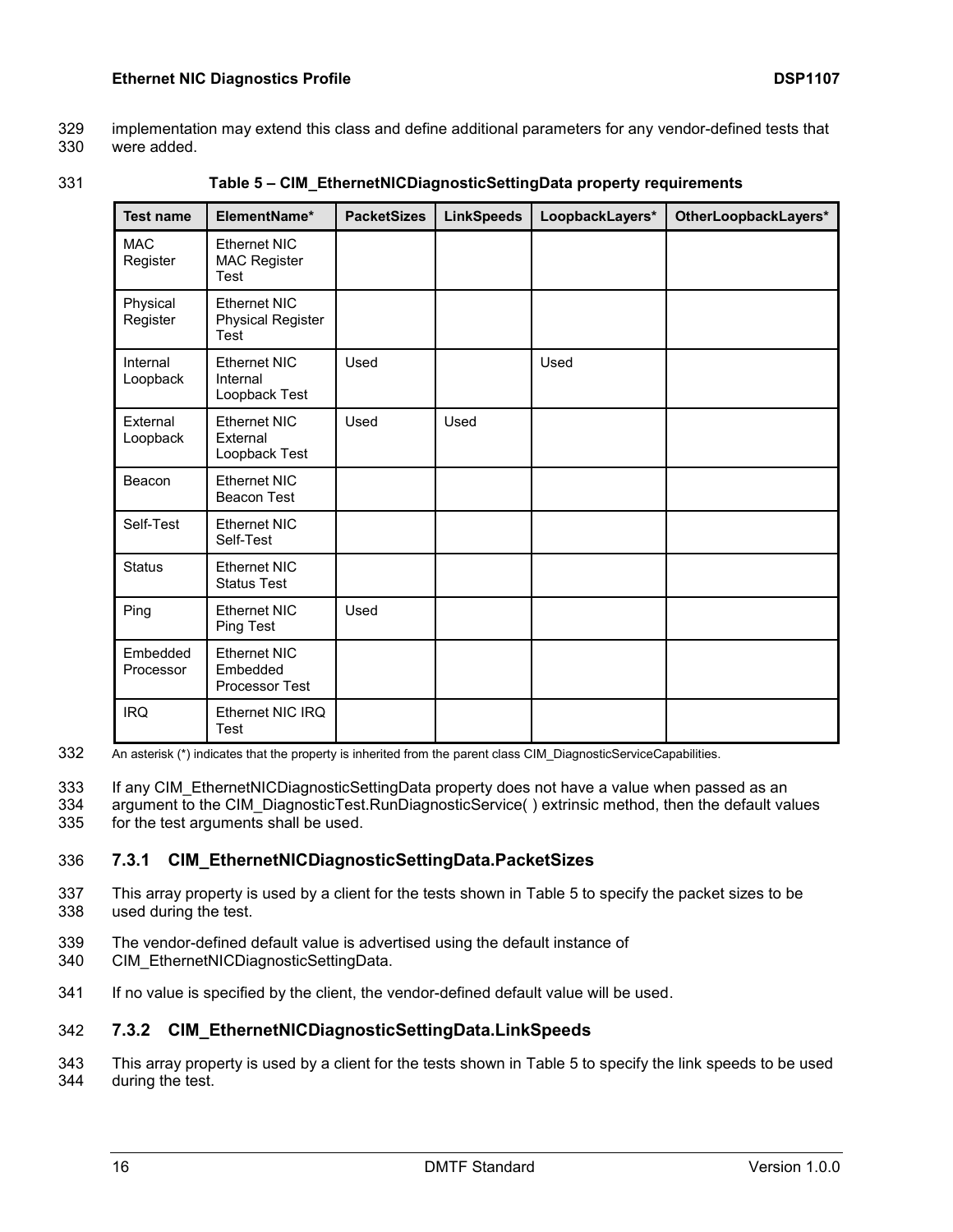- 345 The vendor-defined default value is advertised using the default instance of
- 346 CIM\_EthernetNICDiagnosticSettingData.
- <span id="page-16-3"></span>347 If no value is specified by the client, the vendor-defined default value will be used.

#### 348 **7.3.3 CIM\_EthernetNICDiagnosticSettingData.LoopbackLayers**

- 349 This array property is used by a client for the Internal Loopback test to specify the layer to test. The 350 allowed values are shown in [Table](#page-16-1) 6.
- 351 The vendor-defined default value is advertised using the default instance of
- 352 CIM\_EthernetNICDiagnosticSettingData.
- 353 If no value is specified by the client, the vendor-defined default value will be used.

```
354 Table 6 – CIM_EthernetNICDiagnosticSettingData.LoopbackLayers property requirements
```
<span id="page-16-1"></span>

| LoopbackLayers Value | <b>Criteria</b> | <b>Notes</b> |
|----------------------|-----------------|--------------|
| (Other)              | Optional        |              |
| 2 (PHY Layer)        | Mandatory       |              |
| 3 (MAC Layer)        | Mandatory       |              |

#### 355 **7.3.4 CIM\_EthernetNICDiagnosticSettingData.OtherLoopbackLayers**

356 This array property is used by a client for the Internal Loopback test to specify the layer to test when the 357 corresponding element in the LoopbackLayers property is set to 1 (Other).

#### <span id="page-16-0"></span>358 **7.4 CIM\_EthernetNICDiagnosticServiceCapabilities**

359 The SupportedLoopControl property lists the loop controls that are supported by the Diagnostic Service.

360 The values are: 0 (Unknown), 1 (Other), 2 (Continuous), 3 (Count), 4 (Timer), 5 (ErrorCount), 0x8000 (No 361 Loop Control).

- 362 [Table](#page-16-2) 7 specifies the possible values for each test for CIM\_EthernetNICDiagnosticCapabilities.
- 

363 **Table 7 – CIM\_EthernetNICDiagnosticServiceCapabilities property requirements**

<span id="page-16-2"></span>

| <b>Test name</b>       | SupportedLoop<br>Control*   | <b>PacketSize</b><br>sSupported | <b>LinkSpeeds</b><br><b>Supported</b> | LoopbackLayers<br><b>Supported</b> | <b>OtherLoopbackLayers</b><br><b>Supported</b> |
|------------------------|-----------------------------|---------------------------------|---------------------------------------|------------------------------------|------------------------------------------------|
| <b>MAC</b><br>Register | 0x8000 (No Loop<br>Control) |                                 |                                       |                                    |                                                |
| Physical<br>Register   | 0x8000 (No Loop<br>Control) |                                 |                                       |                                    |                                                |
| Internal<br>Loopback   | 2 (Continuous)<br>3 (Count) | Used                            |                                       | Used                               | Used                                           |
| External<br>Loopback   | 2 (Continuous)<br>3 (Count) | Used                            | Used                                  |                                    |                                                |
| Beacon                 | 3 (Count)<br>4 (Timer)      |                                 |                                       |                                    |                                                |
| Self-Test              | 0x8000 (No Loop             |                                 |                                       |                                    |                                                |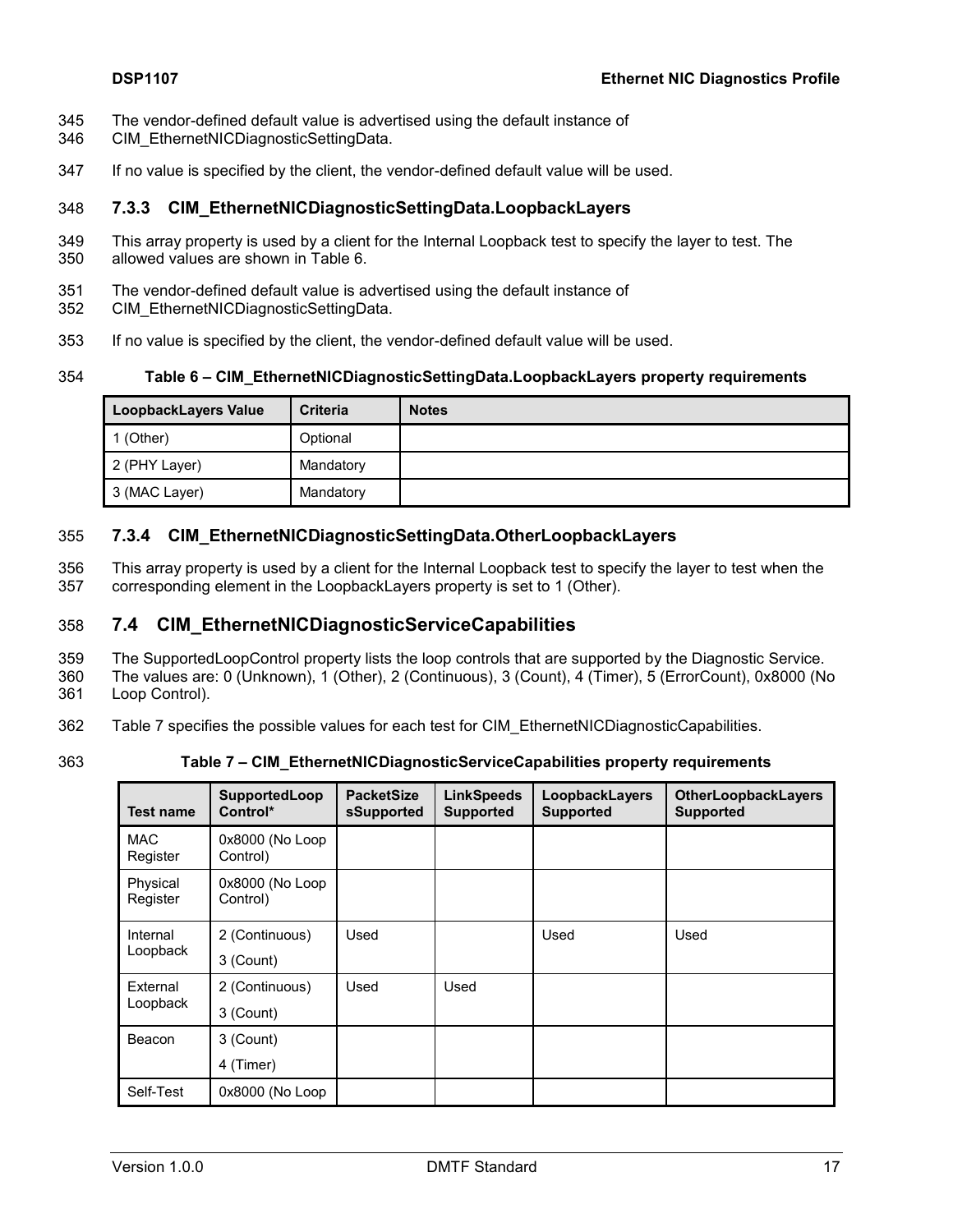| <b>Test name</b>      | SupportedLoop<br>Control*   | <b>PacketSize</b><br>sSupported | <b>LinkSpeeds</b><br><b>Supported</b> | LoopbackLayers<br><b>Supported</b> | <b>OtherLoopbackLayers</b><br><b>Supported</b> |
|-----------------------|-----------------------------|---------------------------------|---------------------------------------|------------------------------------|------------------------------------------------|
|                       | Control)                    |                                 |                                       |                                    |                                                |
| <b>Status</b>         | 0x8000 (No Loop<br>Control) |                                 |                                       |                                    |                                                |
| Ping                  | 2 (Continuous)              | Used                            |                                       |                                    |                                                |
|                       | 3 (Count)                   |                                 |                                       |                                    |                                                |
| Embedded<br>Processor | 0x8000 (No Loop<br>Control) |                                 |                                       |                                    |                                                |
| <b>IRQ</b>            | 0x8000 (No Loop<br>Control) |                                 |                                       |                                    |                                                |

364 An asterisk (\*) indicates that the property is inherited from the parent class CIM\_DiagnosticServiceCapabilities.

#### <span id="page-17-2"></span>365 **7.4.1 CIM\_EthernetNICDiagnosticServiceCapabilities.SupportedLoopControl**

 This array property is used by a provider for the tests shown in [Table](#page-16-2) 7 to specify whether the test supports loop control. If loop control is not supported, the value of this property is 0x8000 (No Loop Control). If the test can be run a specified number of iterations, this array property shall contain the value 3 (Count). If the test can be run in a continuous manner, this array property shall contain the value 2

<span id="page-17-3"></span>370 (Continuous).

#### 371 **7.4.2 CIM\_EthernetNICDiagnosticServiceCapabilities.PacketSizesSupported**

372 This array property is used by a provider for the tests shown in [Table](#page-16-2) 7 to specify the list of packet sizes 373 supported by the test.

#### <span id="page-17-4"></span>374 **7.4.3 CIM\_EthernetNICDiagnosticServiceCapabilities.LinkSpeedsSupported**

375 This array property is used by a provider for the tests shown in [Table](#page-16-2) 7 to specify the list of link speeds 376 supported by the test.

#### <span id="page-17-5"></span>377 **7.4.4 CIM\_EthernetNICDiagnosticServiceCapabilities.LoopbackLayersSupported**

378 This array property is used by a provider for the tests shown in [Table](#page-16-1) 6 to specify the list of layers (for 379 example, PHY, MAC, etc.) supported by the test.

#### 380 **7.4.5 CIM\_EthernetNICDiagnosticServiceCapabilities.OtherLoopbackLayersSupported**

381 This array property is used by a provider for the tests shown in [Table](#page-16-1) 6 to specify the list of layers 382 supported by the test when the value of the LoopbackLayers property is 1 (Other).

# <span id="page-17-0"></span>383 **8 Methods**

384 This clause details the requirements for supporting intrinsic operations and extrinsic methods for the CIM 385 elements defined in this profile. Reference the *[Diagnostics Profile](#page-6-10)* for more detail on these methods.

# <span id="page-17-1"></span>386 **8.1 CIM\_EthernetNICDiagnosticTest.RunDiagnosticService( )**

387 The RunDiagnosticService ( ) method shall return one of the return code values defined in *[Diagnostics](#page-6-10)*  388 *[Profile](#page-6-10)*, Table 2 – RunDiagnosticService ( ) Method: Return Code Values.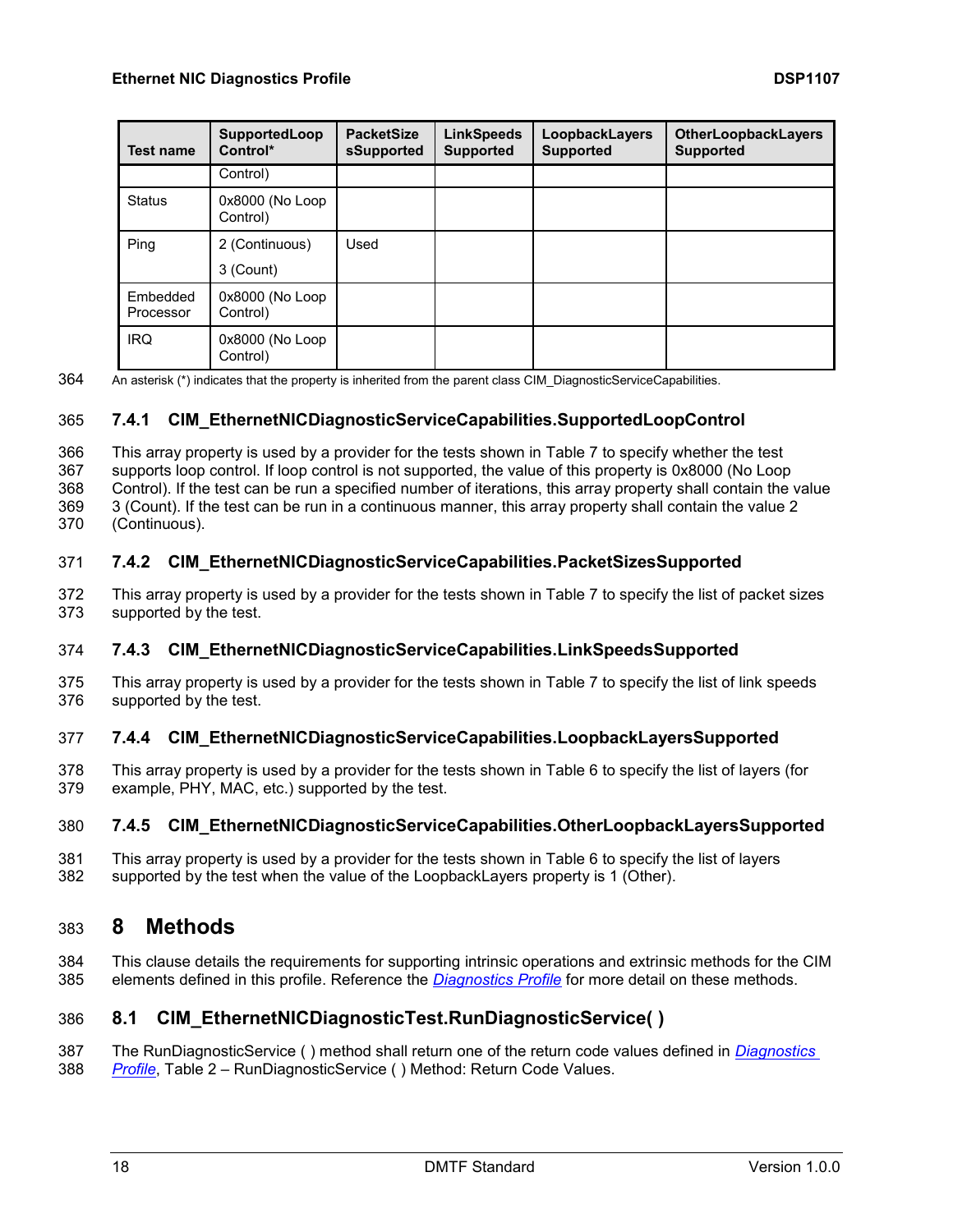- 389 When failures occur during the execution of a diagnostic test, the failure shall be recorded in the instance
- 390 of CIM DiagnosticServiceRecord associated with the test. The reason for the failure shall be recorded in 391 CIM\_DiagnosticServiceRecord.ErrorCode[ ], and the corresponding
- 392 CIM\_DiagnosticServiceRecord.ErrorCount[] shall be incremented. Other occurrences of the same failure
- 393 during the same test shall not create additional entries in CIM\_DiagnosticServiceRecord.ErrorCode[ ], but
- <span id="page-18-0"></span>394 they shall cause the corresponding CIM\_DiagnosticServiceRecord.ErrorCount[ ] to be incremented.

### 395 **8.2 Profile conventions for operations**

396 Support for operations for each profile class (including associations) shall be as mandated in *[Diagnostics](#page-6-10)*  397 *[Profile](#page-6-10)* version 2.0.0, clauses 8.5 through 8.29.

## <span id="page-18-1"></span>398 **9 Use cases**

#### <span id="page-18-2"></span>399 **9.1 Overview**

400 This clause contains object diagrams and use cases for the *Ethernet NIC Diagnostics Profile*.

401 [Table 8](#page-18-4) summarizes the use cases that are described in this clause. The use cases are categorized and 402 named, and references are provided to the subclause that describes each use case.

- 403 The CIM\_ prefix has been omitted from the class names in the use cases for readability.
- 

404 **Table 8 – Ethernet NIC Diagnostics Profile use cases**

<span id="page-18-4"></span>

| Category                                           | Use case name                                                                                                                  | <b>Description</b>                                                                           |
|----------------------------------------------------|--------------------------------------------------------------------------------------------------------------------------------|----------------------------------------------------------------------------------------------|
| Verify NIC Health                                  | <b>Verify Health</b><br>Verify the health of a NIC without<br>impacting the host system's access to<br>the network. See 9.2.1. |                                                                                              |
|                                                    | Verify Hardware<br>Examine a NIC to discover any<br>hardware issues. See 9.2.2.                                                |                                                                                              |
|                                                    | <b>Identify NIC</b>                                                                                                            | Make a particular NIC easy to physically<br>identify. See 9.2.3.                             |
| <b>Troubleshoot Network</b><br>Connectivity Issues | Verify Device Accessibility                                                                                                    | Verify that a particular NIC is<br>accessible. See 9.3.1.                                    |
|                                                    | <b>Stress Test</b>                                                                                                             | Create a high volume of traffic to a<br>particular NIC to help uncover issues.<br>See 9.3.2. |

#### <span id="page-18-3"></span>405 **9.2 Verifying NIC health**

406 The use cases in this clause describe how the client can use the diagnostic tests to verify the health of 407 NICs and to locate them. The CIM\_ prefix has been omitted from the class names in the use cases for 408 readability.

#### <span id="page-18-5"></span>409 **9.2.1 Verify health**

410 To substantiate that a NIC is healthy and not developing problems, without disrupting the functioning of 411 the host system, the client can use Status Test.

#### <span id="page-18-6"></span>412 **9.2.2 Verify hardware**

413 The client can confirm that the NIC hardware is functioning properly with the following procedure: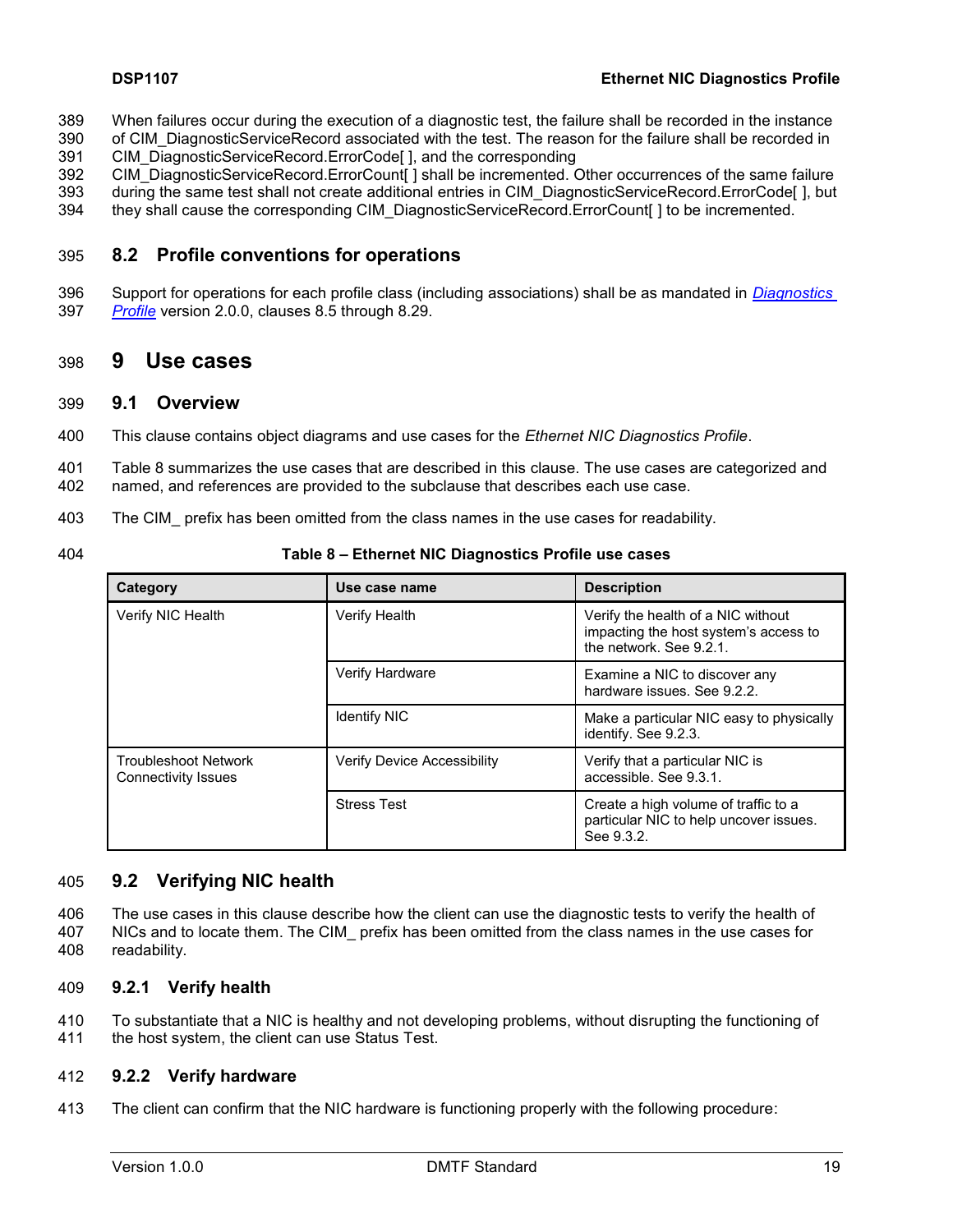- 414 1) If available, use Internal Loopback Test to prove that the data path between the host system 415 and the NIC is functioning properly.
- <span id="page-19-3"></span>416 2) Use Self-Test to verify the functionality of the NIC hardware components.

#### 417 **9.2.3 Identify a defective NIC**

418 When it has been determined that a particular NIC has to be replaced, the client can use the Beacon Test 419 to cause the NIC LEDs to flash. This makes it easy to visually identify the defective NIC in a host system 420 with multiple NICs.

#### <span id="page-19-0"></span>421 **9.3 Troubleshooting network connectivity issues**

422 The use cases in this clause describe how the client can use the diagnostic tests to isolate problems 423 affecting network connectivity. The CIM\_ prefix has been omitted from the class names in the use cases 424 for readability.

#### <span id="page-19-4"></span>425 **9.3.1 Verify device accessibility**

<span id="page-19-5"></span>426 The client can use External Loopback to verify that a particular NIC can be physically accessed.

#### 427 **9.3.2 Stress test**

- 428 Some problems occur only when high volumes of data pass through the NIC. To help reproduce traffic
- 429 problems, clients can use External Loopback or Ping. By using large packet sizes, high link speeds, and 430 high loop counts, large amounts of traffic can be generated.

# <span id="page-19-1"></span>431 **10 CIM elements**

- 432 [Table 9](#page-19-2) shows the instances of CIM elements for this profile. Instances of the CIM elements shall be<br>433 implemented as described in Table 9. Clause 7 ("Implementation") and 8 ("Methods") may impose implemented as described in [Table 9.](#page-19-2) Clause [7](#page-11-0) ("Implementation") and [8](#page-17-0) ("Methods") may impose
- 434 additional requirements on these elements.

#### 435 **Table 9 – CIM elements: Ethernet NIC Diagnostics Profile**

<span id="page-19-2"></span>

| <b>Element Name</b>                            | <b>Requirement</b> | <b>Description</b> |
|------------------------------------------------|--------------------|--------------------|
| <b>Classes</b>                                 |                    |                    |
| CIM EthernetNICDiagnosticTest                  | Mandatory          | See 10.1.          |
| CIM EthernetNICDiagnosticSettingData           | Optional           | See 10.2.          |
| CIM EthernetNICDiagnosticServiceCapabilities   | Optional           | See 10.3.          |
| CIM RegisteredProfile                          | Mandatory          | See 10.4.          |
| CIM AffectedJobElement                         | Optional           | See 10.5.          |
| CIM AvailableDiagnosticService                 | Mandatory          | See 10.6.          |
| <b>CIM ElementCapabilities</b>                 | Optional           | See 10.7.          |
| CIM ElementSettingData (DiagnosticSettingData) | Optional           | See 10.8.          |
| CIM ElementSettingData (JobSettingData)        | Optional           | See 10.9.          |
| CIM ElementSoftwareIdentity                    | Mandatory          | See 10.10.         |
| <b>CIM HostedService</b>                       | Mandatory          | See 10.11.         |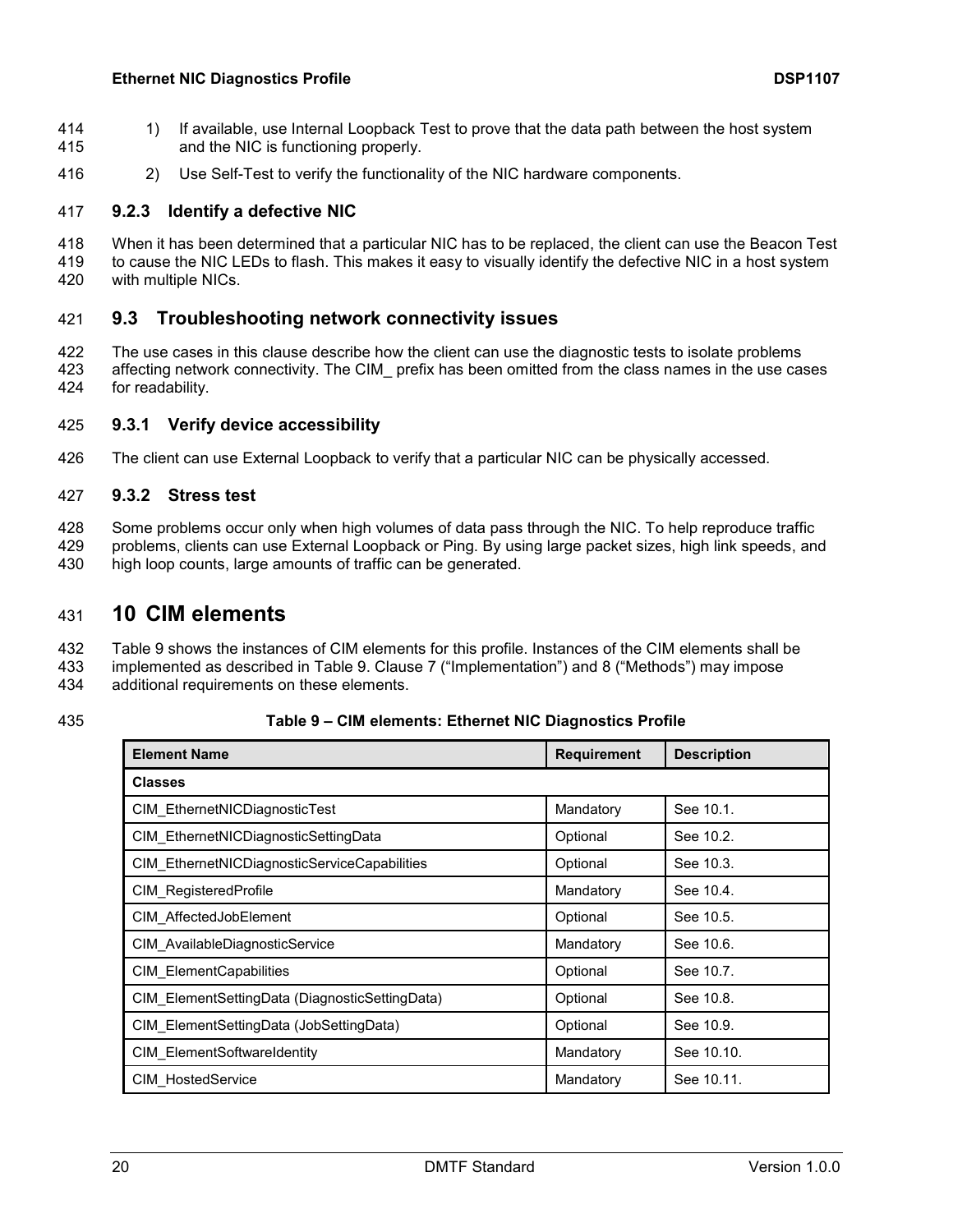| <b>Element Name</b>           | <b>Requirement</b> | <b>Description</b> |
|-------------------------------|--------------------|--------------------|
| CIM OwningJobElement          | Mandatory          | See 10.12.         |
| CIM RecordAppliesToElement    | Optional           | See 10.13.         |
| CIM ServiceAffectsElement     | Mandatory          | See 10.14.         |
| CIM ServiceAvailableToElement | Optional           | See 10.15.         |
| CIM ServiceComponent          | Optional           | See 10.16.         |
| CIM UseOfLog                  | Mandatory          | See 10.17.         |
| <b>Indications</b>            |                    |                    |
| None defined in this profile  |                    |                    |

### <span id="page-20-0"></span>436 **10.1 CIM\_EthernetNICDiagnosticTest**

437 The CIM\_EthernetNICDiagnosticTest class is used to represent the Diagnostic Testing for an Ethernet

438 NIC. This class specializes CIM\_DiagnosticTest as defined in the *[Diagnostics Profile](#page-6-10)*. The constraints

439 listed in [Table 10](#page-20-2) are in addition to those specified in the *[Diagnostics Profile](#page-6-10)*. See the *[Diagnostics Profile](#page-6-10)* 440 for other mandatory elements that must be implemented.

#### 441 **Table 10 – Class: CIM\_EthernetNICDiagnosticTest**

<span id="page-20-2"></span>

| <b>Properties</b>                       | <b>Requirement</b> | <b>Notes</b>                                                                    |
|-----------------------------------------|--------------------|---------------------------------------------------------------------------------|
| ElementName                             | Mandatory          | See 7.2.                                                                        |
| Characteristics                         | Mandatory          | See 7.2.                                                                        |
| <b>OtherCharacteristicsDescriptions</b> | Conditional        | If Characteristics has the value of 1<br>(Other), this property is Mandatory.   |
| EthernetNICTestType                     | Mandatory          | See 7.2.                                                                        |
| OtherEthernetNICTestTypeDescription     | Conditional        | If EthernetNICTestType has a value of 1<br>(Other), this property is Mandatory. |
| TestType                                | Optional           | See 7.2.                                                                        |

## <span id="page-20-1"></span>442 **10.2 CIM\_EthernetNICDiagnosticSettingData**

443 The CIM\_EthernetNICDiagnosticSettingData class is used to pass in test parameters and to specify other

444 test control parameters. This class specializes CIM\_DiagnosticSettingData as defined in the *[Diagnostics](#page-6-10)* 

445 *[Profile](#page-6-10)*. The constraints listed in [Table](#page-20-3) 11 are in addition to those specified in the *[Diagnostics Profile](#page-6-10)*. See 446 the *[Diagnostics Profile](#page-6-10)* for other mandatory elements that must be implemented.

#### 447 **Table 11 – Class: CIM\_EthernetNICDiagnosticSettingData**

<span id="page-20-3"></span>

| <b>Properties</b>   | <b>Requirement</b> | <b>Notes</b>                                                                      |
|---------------------|--------------------|-----------------------------------------------------------------------------------|
| ElementName         | Mandatory          | See 7.3.                                                                          |
| <b>PacketSizes</b>  | Optional           | See 7.3.1.                                                                        |
| LinkSpeeds          | Optional           | See 7.3.2.                                                                        |
| LoopbackLayers      | Optional           | See 7.3.3.                                                                        |
| OtherLoopbackLayers | Conditional        | If LoopbackLayers includes the value of 1<br>(Other), this property is Mandatory. |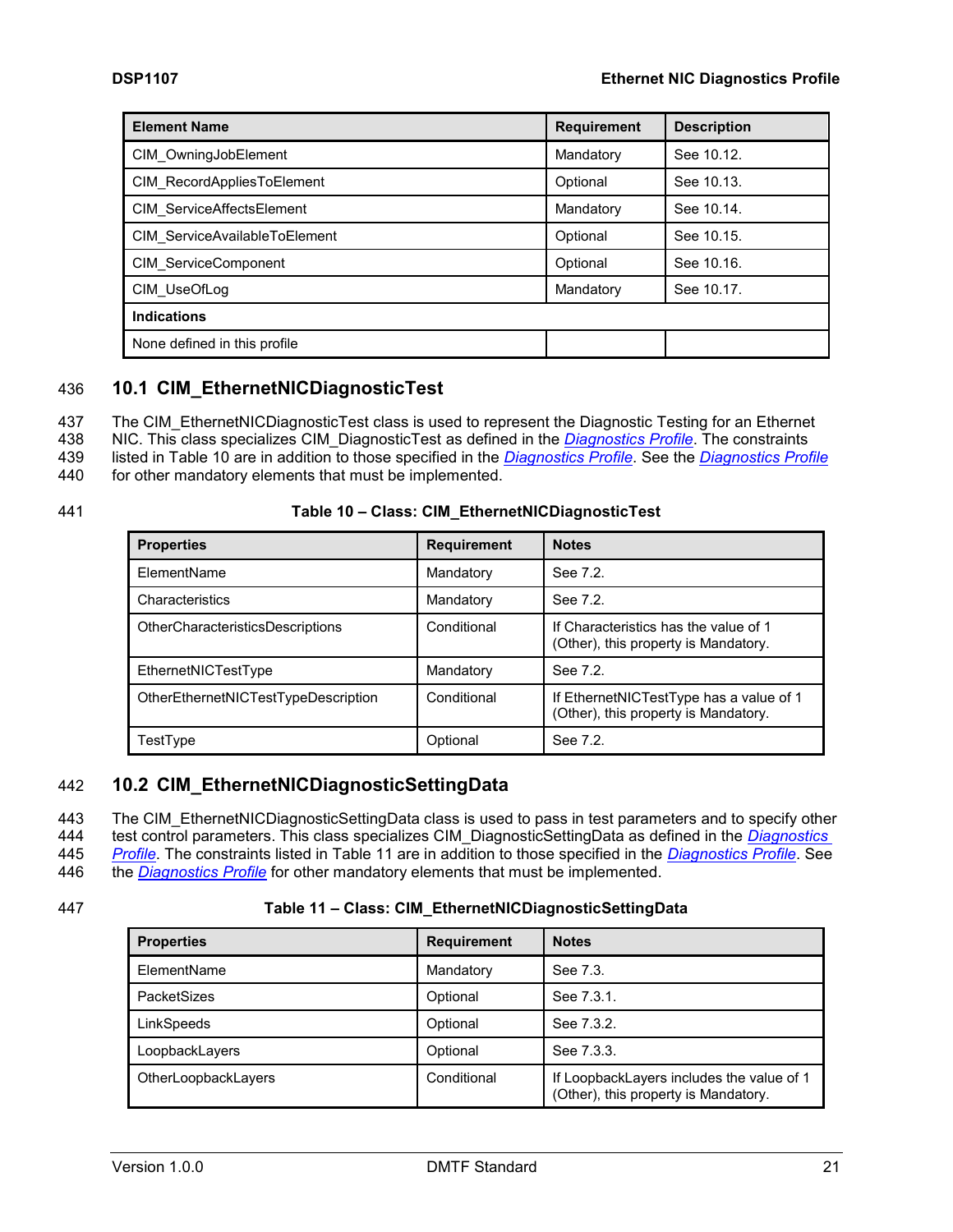## 448 **10.3 CIM\_EthernetNICDiagnosticServiceCapabilities**

- <span id="page-21-0"></span>449 The CIM\_EthernetNICDiagnosticServiceCapabilities class is used to provide information on the
- 450 capabilities for the Ethernet NIC Diagnostic Service. This class specializes
- 451 CIM\_DiagnosticServiceCapabilities as defined in the *[Diagnostics Profile](#page-6-10)*. The constraints listed in [Table](#page-21-3)
- 452 [12](#page-21-3) are in addition to those specified in the *[Diagnostics Profile](#page-6-10)*. See the *[Diagnostics Profile](#page-6-10)* for other
- 453 mandatory elements that must be implemented.

454 **Table 12 – Class: CIM\_EthernetNICDiagnosticServiceCapabilities**

<span id="page-21-3"></span>

| <b>Properties</b>            | <b>Requirement</b> | <b>Notes</b>                                                                               |
|------------------------------|--------------------|--------------------------------------------------------------------------------------------|
| ElementName                  | Mandatory          | See 7.4.                                                                                   |
| SupportedLoopControl         | Optional           | See 7.4.1.                                                                                 |
| PacketSizesSupported         | Optional           | See 7.4.2.                                                                                 |
| LinkSpeedsSupported          | Optional           | See 7.4.3.                                                                                 |
| LoopbackLayersSupported      | Optional           | See 7.4.4.                                                                                 |
| OtherLoopbackLayersSupported | Conditional        | If LoopbackLayersSupported includes the<br>value of 1 (Other), this property is Mandatory. |

# <span id="page-21-1"></span>455 **10.4 CIM\_RegisteredProfile**

- 456 The CIM\_RegisteredProfile class is defined by the *[Profile Registration Profile](#page-6-11)*. The requirements denoted
- 457 in [Table 13](#page-21-4) are in addition to those mandated by the *[Profile Registration Profile](#page-6-11)*. See the *[Profile](#page-6-11)*
- 458 *[Registration Profile](#page-6-11)* for the other mandatory elements that must be implemented.

#### 459 **Table 13 – Class: CIM\_RegisteredProfile**

<span id="page-21-4"></span>

| <b>Properties</b>      | <b>Requirement</b> | <b>Notes</b>                                                    |
|------------------------|--------------------|-----------------------------------------------------------------|
| RegisteredName         | Mandatory          | The value of this property shall be "Ethernet NIC Diagnostics". |
| RegisteredVersion      | Mandatory          | The value of this property shall be "1.0.0".                    |
| RegisteredOrganization | Mandatory          | The value of this property shall be 2 (DMTF).                   |

#### <span id="page-21-2"></span>460 **10.5 CIM\_AffectedJobElement**

461 Although defined in the *[Diagnostics Profile](#page-6-10)*, the CIM\_AffectedJobElement class is listed here because the

462 AffectedElement reference is scoped down to CIM\_EthernetPort or CIM\_PortController, which is a

463 subclass of CIM\_ManagedElement. The constraints listed in [Table 14](#page-21-5) are in addition to those specified in

464 the *[Diagnostics Profile](#page-6-10)*. See the *[Diagnostics Profile](#page-6-10)* for other mandatory properties of

465 CIM\_AffectedJobElement that must be implemented.

#### 466 **Table 14 – Class: CIM\_AffectedJobElement**

<span id="page-21-5"></span>

| <b>Properties</b>            | <b>Requirement</b> | <b>Notes</b>                                                                                   |
|------------------------------|--------------------|------------------------------------------------------------------------------------------------|
| AffectedElement (overridden) | Mandatory          | The property shall be a reference to an instance of<br>CIM EthernetPort or CIM PortController. |
| AffectingElement             | Mandatory          | The property shall be a reference to an instance of<br>CIM ConcreteJob.                        |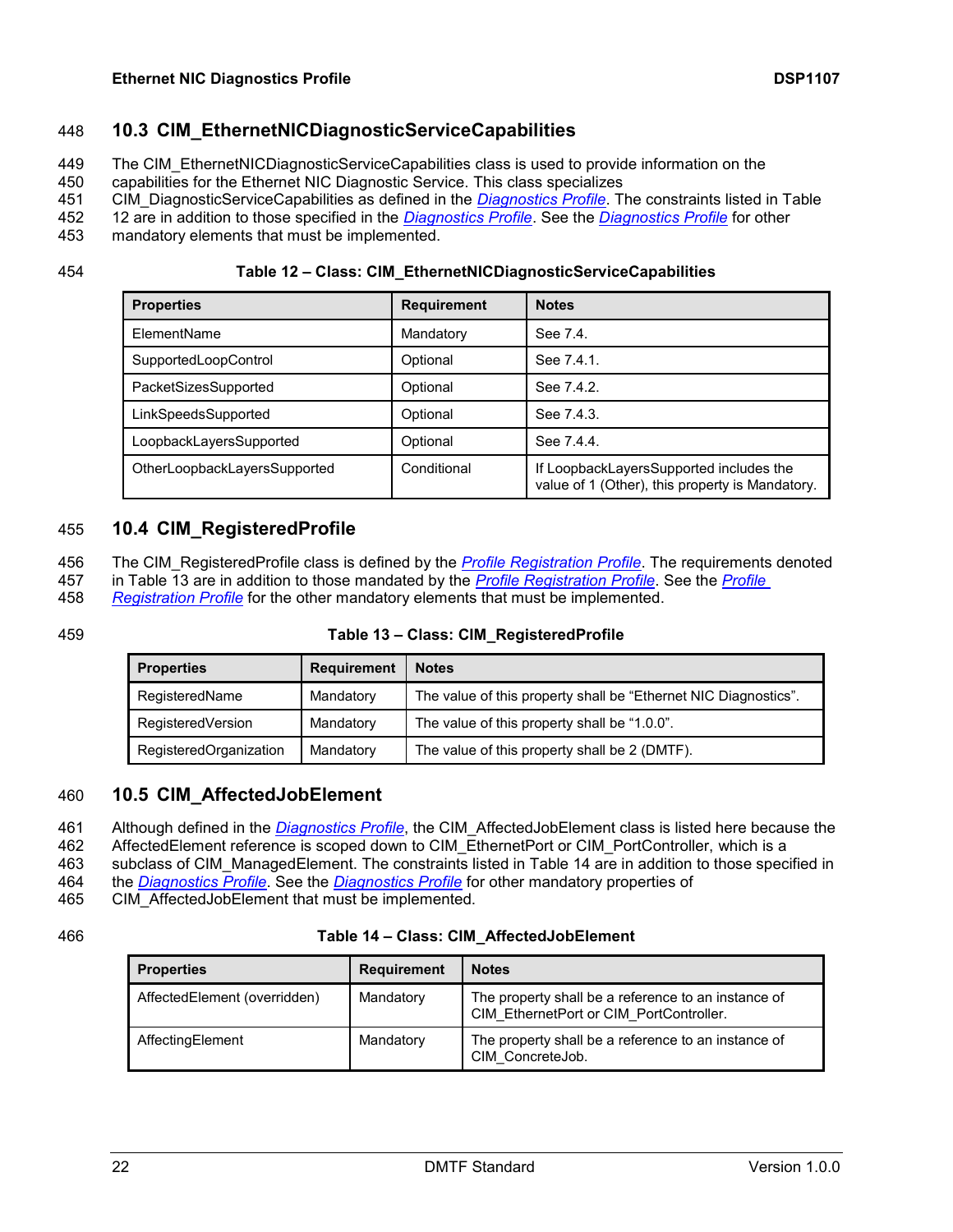#### <span id="page-22-0"></span>467 **10.6 CIM\_AvailableDiagnosticService**

468 Although defined in the *[Diagnostics Profile](#page-6-10)*, the CIM\_AvailableDiagnosticService class is listed here

469 because the ServiceProvided reference is scoped down to CIM\_EthernetNICDiagnosticTest, which is a

470 subclass of CIM\_DiagnosticTest, and the UserOfService reference is scoped down to CIM\_EthernetPort

471 or CIM PortController, which are subclasses of CIM ManagedElement. The constraints listed in [Table 15](#page-22-3)

472 are in addition to those specified in the *[Diagnostics Profile](#page-6-10)*. See the *[Diagnostics Profile](#page-6-10)* for other

473 mandatory properties of CIM\_AvailableDiagnosticService that must be implemented.

| 474<br>Table 15 - Class: CIM_AvailableDiagnosticService |
|---------------------------------------------------------|
|---------------------------------------------------------|

<span id="page-22-3"></span>

| <b>Properties</b>            | <b>Requirement</b> | <b>Notes</b>                                                                                   |
|------------------------------|--------------------|------------------------------------------------------------------------------------------------|
| ServiceProvided (overridden) | Mandatory          | The property shall be a reference to an instance of<br>CIM EthernetNICDiagnosticTest.          |
| UserOfService (overridden)   | Mandatory          | The property shall be a reference to an instance of<br>CIM EthernetPort or CIM PortController. |

# <span id="page-22-1"></span>475 **10.7 CIM\_ElementCapabilities**

476 Although defined in the *[Diagnostics Profile](#page-6-10)*, the CIM\_ElementCapabilities class is listed here because the

477 ManagedElement reference is scoped down to CIM EthernetNICDiagnosticTest, which is a subclass of

478 CIM DiagnosticTest, and the Capabilities reference is scoped down to

479 CIM\_EthernetNICDiagnosticServiceCapabilities, which is a subclass of

- 480 CIM DiagnosticServiceCapabilities. The constraints listed in [Table 16](#page-22-4) are in addition to those specified in
- 481 the *[Diagnostics Profile](#page-6-10)*. See the *[Diagnostics Profile](#page-6-10)* for other mandatory properties of
- 482 CIM ElementCapabilities that must be implemented.

#### 483 **Table 16 – Class: CIM\_ElementCapabilities**

<span id="page-22-4"></span>

| <b>Properties</b>              | <b>Requirement</b> | <b>Notes</b>                                                                                         |
|--------------------------------|--------------------|------------------------------------------------------------------------------------------------------|
| ManagedElement<br>(overridden) | Mandatory          | The property shall be a reference to an instance of<br>CIM EthernetNICDiagnosticTest.                |
| Capabilities (overridden)      | Mandatory          | The property shall be a reference to an instance of<br>CIM EthernetNICDiagnosticServiceCapabilities. |

#### <span id="page-22-2"></span>484 **10.8 CIM\_ElementSettingData (DiagnosticSettingData)**

- 485 Although defined in the *[Diagnostics Profile](#page-6-10)*, the CIM\_ElementSettingData class is listed here because the
- 486 ManagedElement reference is scoped down to CIM\_EthernetNICDiagnosticTest, which is a subclass of
- 487 CIM\_DiagnosticTest, and the SettingData reference is scoped down to
- 488 CIM\_EthernetNICDiagnosticSettingData, which is a subclass of CIM\_DiagnosticSettingData. The
- 489 constraints listed in [Table 17](#page-23-3) are in addition to those specified in the *[Diagnostics Profile](#page-6-10)*. See the
- 490 *[Diagnostics Profile](#page-6-10)* for other mandatory properties of CIM\_ElementSettingData that must be implemented.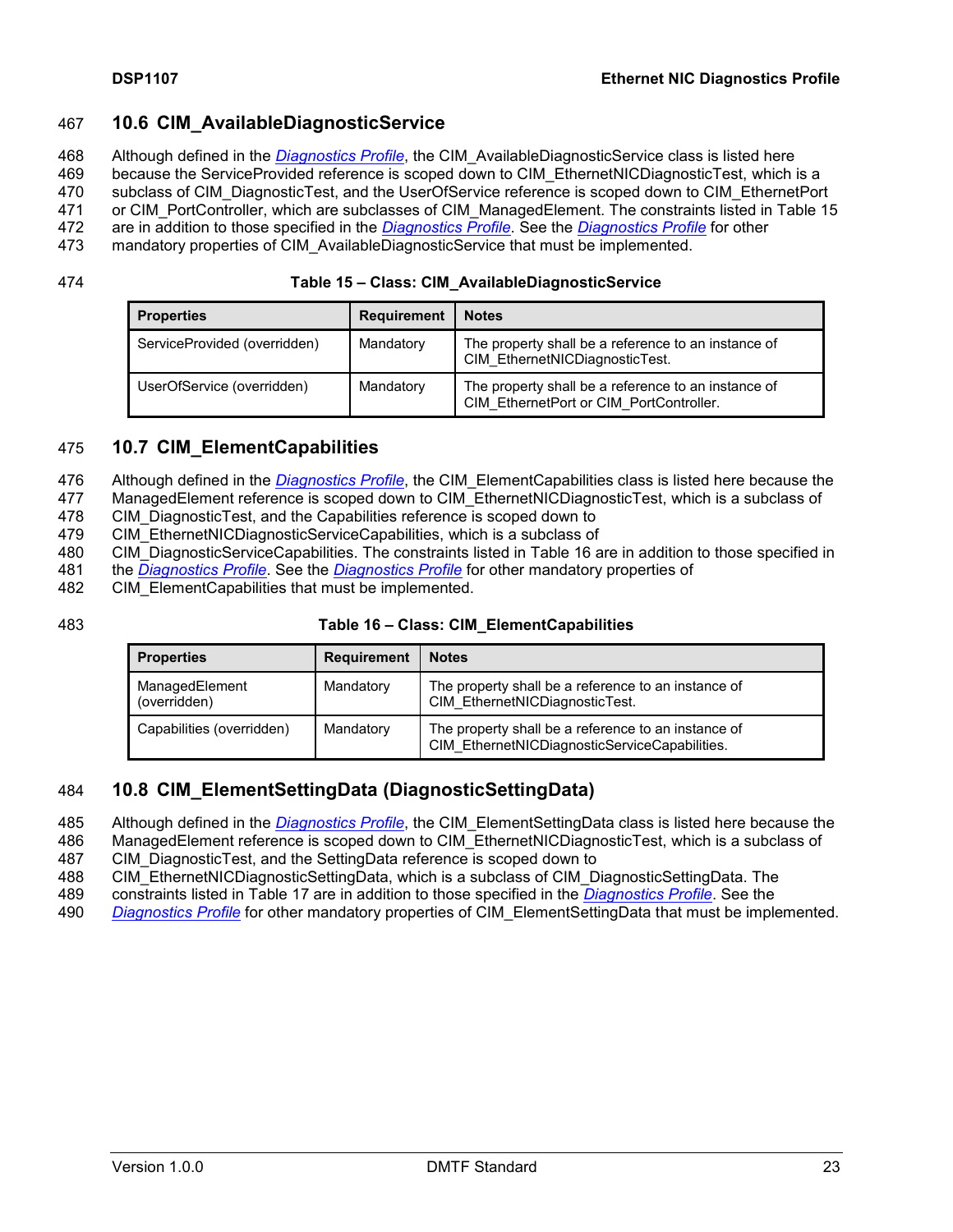| 491 | Table 17 - Class: CIM_ElementSettingData |  |
|-----|------------------------------------------|--|

<span id="page-23-3"></span>

| <b>Properties</b>              | <b>Requirement</b> | <b>Notes</b>                                                                                                                      |
|--------------------------------|--------------------|-----------------------------------------------------------------------------------------------------------------------------------|
| ManagedElement<br>(overridden) | Mandatory          | The property shall be a reference to an instance of<br>CIM_EthernetNICDiagnosticTest.                                             |
| SettingData (overridden)       | Mandatory          | The property shall be a reference to an instance of<br>CIM EthernetNICDiagnosticSettingData.                                      |
| <b>IsDefault</b>               | Mandatory          | If the instance of CIM EthernetNICDiagnosticSettingData is<br>the default setting, this property shall have the value of<br>TRUE. |

# <span id="page-23-0"></span>492 **10.9 CIM\_ElementSettingData (JobSettingData)**

493 Although defined in the *[Diagnostics Profile](#page-6-10)*, the CIM\_ElementSettingData class is listed here because the

494 Dependent reference is scoped down to CIM\_EthernetNICDiagnosticTest, which is a subclass of

495 CIM DiagnosticTest, and the SettingData reference is scoped down to CIM JobSettingData, which is a

496 subclass of CIM\_SettingData. The constraints listed in [Table 18](#page-23-4) are in addition to those specified in the

497 *[Diagnostics Profile](#page-6-10)*. See the *[Diagnostics Profile](#page-6-10)* for other mandatory properties of

498 CIM ElementSettingData that must be implemented.

#### 499 **Table 18 – Class: CIM\_ElementSettingData**

<span id="page-23-4"></span>

| <b>Properties</b>              | <b>Requirement</b> | <b>Notes</b>                                                                                                 |
|--------------------------------|--------------------|--------------------------------------------------------------------------------------------------------------|
| ManagedElement<br>(overridden) | Mandatory          | The property shall be a reference to an instance of<br>CIM EthernetNICDiagnosticTest.                        |
| SettingData (overridden)       | Mandatory          | The property shall be a reference to an instance of<br>CIM JobSettingData.                                   |
| <b>IsDefault</b>               | Mandatory          | If the instance of CIM_JobSettingData is the default setting,<br>this property shall have the value of TRUE. |

# <span id="page-23-1"></span>500 **10.10 CIM\_ElementSoftwareIdentity**

501 Although defined in the *[Diagnostics Profile](#page-6-10)*, the CIM\_ElementSoftwareIdentity class is listed here because

502 the Dependent reference is scoped down to CIM\_EthernetNICDiagnosticTest, which is a subclass of

503 CIM DiagnosticTest. The constraints listed in [Table 19](#page-23-5) are in addition to those specified in the 504 *[Diagnostics Profile](#page-6-10)*. See the *[Diagnostics Profile](#page-6-10)* for other mandatory properties of

505 CIM\_ElementSoftwareIdentity that must be implemented.

#### 506 **Table 19 – Class: CIM\_ElementSoftwareIdentity**

<span id="page-23-5"></span>

| <b>Properties</b>      | <b>Requirement</b> | <b>Notes</b>                                                                          |
|------------------------|--------------------|---------------------------------------------------------------------------------------|
| Antecedent             | Mandatory          | The property shall be a reference to an instance of<br>CIM SoftwareIdentity.          |
| Dependent (overridden) | Mandatory          | The property shall be a reference to an instance of<br>CIM EthernetNICDiagnosticTest. |

# <span id="page-23-2"></span>507 **10.11 CIM\_HostedService**

508 Although defined in the *[Diagnostics Profile](#page-6-10)*, the CIM\_HostedService class is listed here because the

509 Dependent reference is scoped down to CIM\_EthernetNICDiagnosticTest, which is a subclass of

510 CIM DiagnosticTest. The constraints listed in [Table 20](#page-24-3) are in addition to those specified in the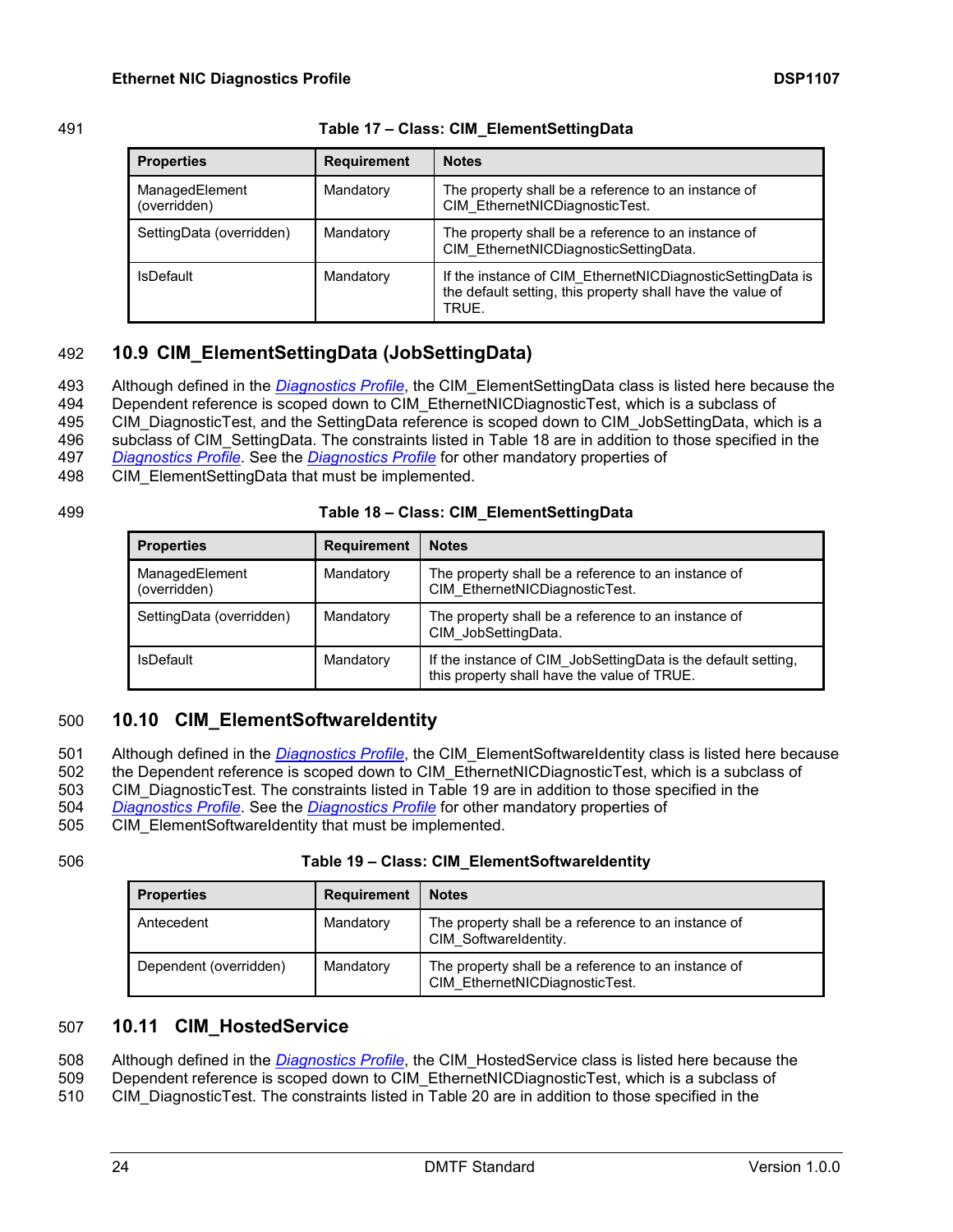- 511 *[Diagnostics Profile](#page-6-10)*. See the *[Diagnostics Profile](#page-6-10)* for other mandatory properties of CIM\_HostedService that
- 512 must be implemented.
- 

| Table 20 - Class: CIM HostedService |
|-------------------------------------|
|                                     |

<span id="page-24-3"></span>

| <b>Properties</b>      | <b>Requirement</b> | <b>Notes</b>                                                                          |
|------------------------|--------------------|---------------------------------------------------------------------------------------|
| Antecedent             | Mandatory          | The property shall be a reference to an instance of<br>CIM ComputerSystem.            |
| Dependent (overridden) | Mandatory          | The property shall be a reference to an instance of<br>CIM EthernetNICDiagnosticTest. |

## <span id="page-24-0"></span>514 **10.12 CIM\_OwningJobElement**

- 515 Although defined in the *[Diagnostics Profile](#page-6-10)*, the CIM\_OwningJobElement class is listed here because the
- 516 OwningElement reference is scoped down to CIM\_EthernetNICDiagnosticTest, which is a subclass of
- 517 CIM DiagnosticTest. The constraints listed in [Table 21](#page-24-4) are in addition to those specified in the
- 518 *[Diagnostics Profile](#page-6-10)*. See the *[Diagnostics Profile](#page-6-10)* for other mandatory properties of
- 519 CIM OwningJobElement that must be implemented.
- 

| 520 | Table 21 - Class: CIM_OwningJobElement |
|-----|----------------------------------------|
|-----|----------------------------------------|

<span id="page-24-4"></span>

| <b>Properties</b>             | <b>Requirement</b> | <b>Notes</b>                                                                          |
|-------------------------------|--------------------|---------------------------------------------------------------------------------------|
| OwningElement<br>(overridden) | Mandatory          | The property shall be a reference to an instance of<br>CIM EthernetNICDiagnosticTest. |
| OwnedElement                  | Mandatory          | The property shall be a reference to an instance of CIM Concrete Job.                 |

# <span id="page-24-1"></span>521 **10.13 CIM\_RecordAppliesToElement**

522 Although defined in the *[Diagnostics Profile](#page-6-10)*, the CIM\_RecordAppliesToElement class is listed here

523 because the Dependent reference is scoped down to CIM\_EthernetNICDiagnosticTest, which is a

524 subclass of CIM DiagnosticTest. The constraints listed in [Table 22](#page-24-5) are in addition to those specified in

525 the *[Diagnostics Profile](#page-6-10)*. See the *[Diagnostics Profile](#page-6-10)* for other mandatory properties of

526 CIM\_RecordAppliesToElement that must be implemented.

#### 527 **Table 22 – Class: CIM\_RecordAppliesToElement**

<span id="page-24-5"></span>

| <b>Properties</b>      | <b>Requirement</b> | <b>Notes</b>                                                                          |
|------------------------|--------------------|---------------------------------------------------------------------------------------|
| Antecedent             | Mandatory          | The property shall be a reference to an instance of<br>CIM RecordForLog.              |
| Dependent (overridden) | Mandatory          | The property shall be a reference to an instance of<br>CIM EthernetNICDiagnosticTest. |

# <span id="page-24-2"></span>528 **10.14 CIM\_ServiceAffectsElement**

- 529 Although defined in the *[Diagnostics Profile](#page-6-10)*, the CIM\_ServiceAffectsElement class is listed here because
- 530 the AffectedElement reference is scoped down to CIM EthernetPort or CIM PortController, which is a
- 531 subclass of CIM\_ManagedElement, and the AffectingElement reference is scoped down to
- 532 CIM\_EthernetNICDiagnosticTest, which is a subclass of CIM\_DiagnosticTest. The constraints listed in
- 533 [Table 23](#page-25-3) are in addition to those specified in the *[Diagnostics Profile](#page-6-10)*. See the *[Diagnostics Profile](#page-6-10)* for other
- 534 mandatory properties of CIM\_ServiceAffectsElement that must be implemented.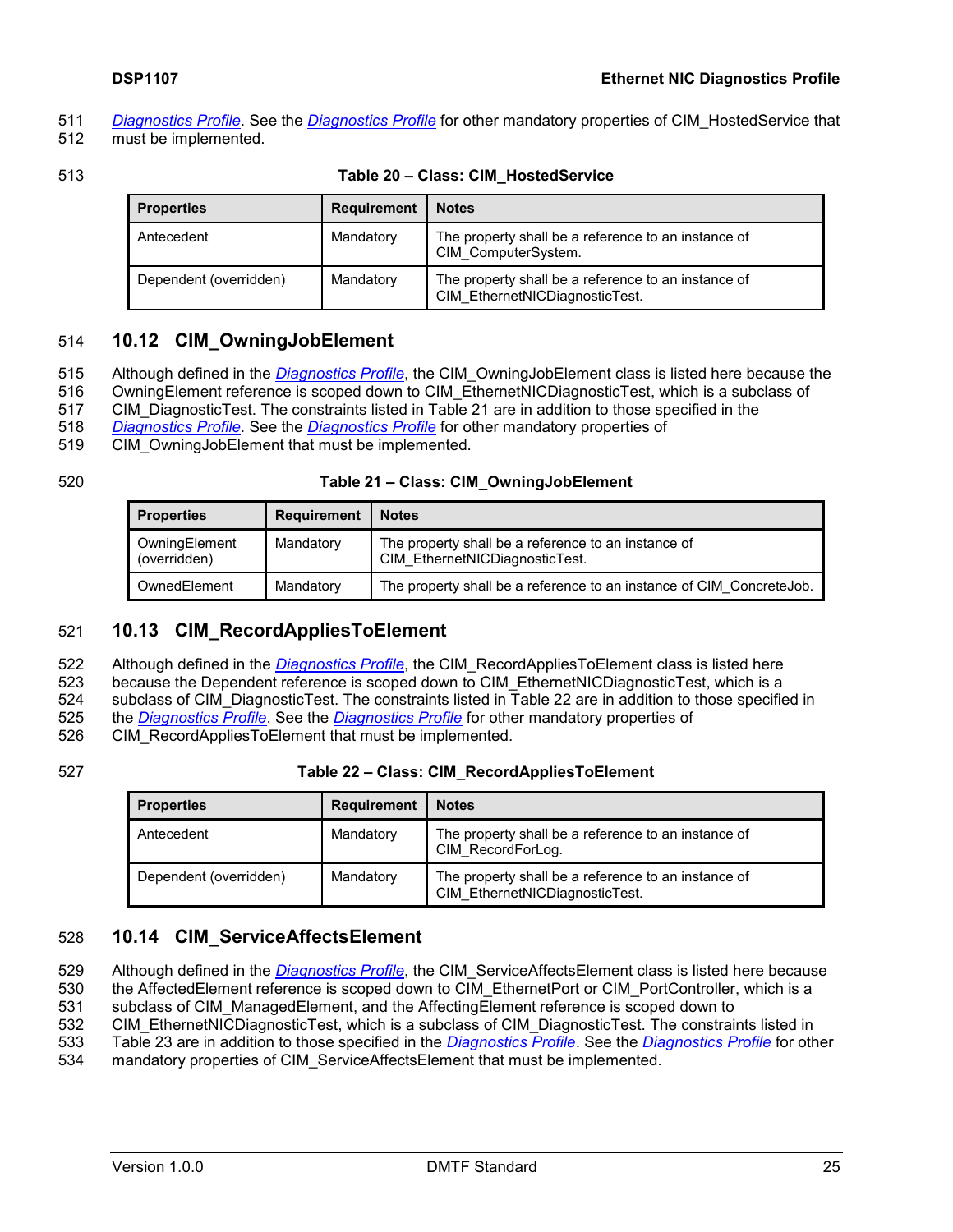| 535 | Table 23 - Class: CIM Service Affects Element |
|-----|-----------------------------------------------|
|     |                                               |

<span id="page-25-3"></span>

| <b>Properties</b>             | <b>Requirement</b> | <b>Notes</b>                                                                                   |
|-------------------------------|--------------------|------------------------------------------------------------------------------------------------|
| AffectedElement (overridden)  | Mandatory          | The property shall be a reference to an instance of<br>CIM EthernetPort or CIM PortController. |
| AffectingElement (overridden) | Mandatory          | The property shall be a reference to an instance of<br>CIM EthernetNICDiagnosticTest.          |

# <span id="page-25-0"></span>536 **10.15 CIM\_ServiceAvailableToElement**

 Although defined in the *[Diagnostics Profile](#page-6-10)*, the CIM\_ServiceAvailableToElement class is listed here 538 because the UsersOfService reference is scoped down to CIM\_EthernetNICDiagnosticTest, which is a subclass of CIM\_DiagnosticTest. The constraints listed in [Table 24](#page-25-4) are in addition to those specified in the *[Diagnostics Profile](#page-6-10)*. See the *[Diagnostics Profile](#page-6-10)* for other mandatory properties of

541 CIM ServiceAvailableToElement that must be implemented.

#### 542 **Table 24 – Class: CIM\_ServiceAvailableToElement**

<span id="page-25-4"></span>

| <b>Properties</b>           | <b>Requirement</b> | <b>Notes</b>                                                                          |
|-----------------------------|--------------------|---------------------------------------------------------------------------------------|
| ServiceProvided             | Mandatory          | The property shall be a reference to an instance of<br>CIM HelpService.               |
| UsersOfService (overridden) | Mandatory          | The property shall be a reference to an instance of<br>CIM EthernetNICDiagnosticTest. |

## <span id="page-25-1"></span>543 **10.16 CIM\_ServiceComponent**

544 Although defined in the *[Diagnostics Profile](#page-6-10)*, the CIM\_ServiceComponent class is listed here because the

545 GroupComponent reference is scoped down to CIM\_EthernetNICDiagnosticTest, which is a subclass of 546 CIM\_DiagnosticTest, and the PartComponent reference is scoped down to

547 CIM\_EthernetNICDiagnosticTest, which is a subclass of CIM\_DiagnosticTest. The constraints listed in

548 [Table 25](#page-25-5) are in addition to those specified in the *[Diagnostics Profile](#page-6-10)*. See the *[Diagnostics Profile](#page-6-10)* for other

549 mandatory properties of CIM\_ServiceComponent that must be implemented.

#### 550 **Table 25 – Class: CIM\_ServiceComponent**

<span id="page-25-5"></span>

| <b>Properties</b>           | <b>Requirement</b> | <b>Notes</b>                                                                          |
|-----------------------------|--------------------|---------------------------------------------------------------------------------------|
| GroupComponent (overridden) | Mandatory          | The property shall be a reference to an instance of<br>CIM EthernetNICDiagnosticTest. |
| PartComponent (overridden)  | Mandatory          | The property shall be a reference to an instance of<br>CIM EthernetNICDiagnosticTest. |

# <span id="page-25-2"></span>551 **10.17 CIM\_UseOfLog**

552 Although defined in the *[Diagnostics Profile](#page-6-10)*, the CIM\_UseOfLog class is listed here because the

553 Dependent reference is scoped down to CIM\_EthernetNICDiagnosticTest, which is a subclass of

554 CIM\_DiagnosticTest. The constraints listed in [Table 26](#page-26-0) are in addition to those specified in the

555 *[Diagnostics Profile](#page-6-10)*. See the *[Diagnostics Profile](#page-6-10)* for other mandatory properties of CIM\_UseOfLog that 556 must be implemented.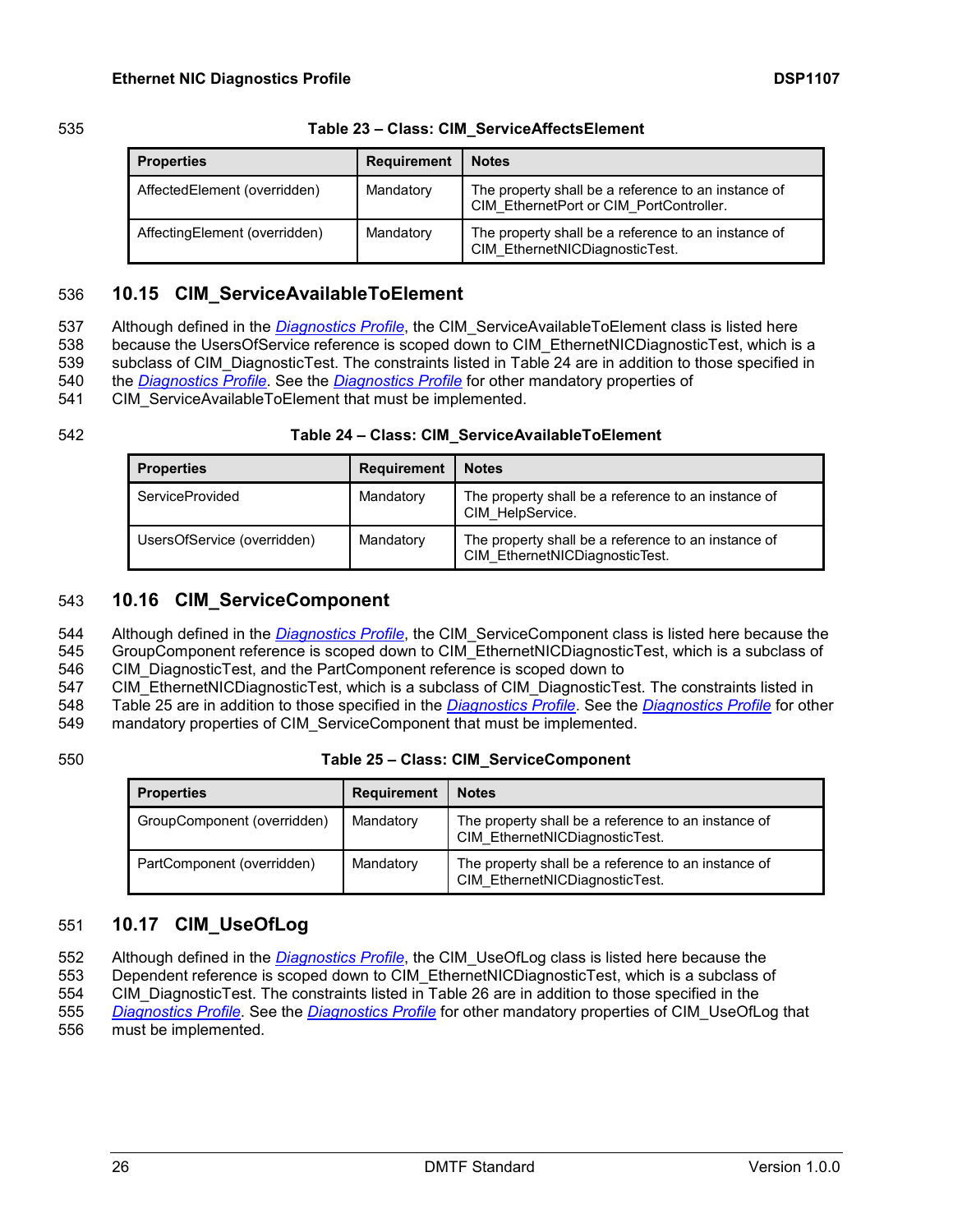# 557 **Table 26 – Class: CIM\_UseOfLog**

<span id="page-26-0"></span>

| <b>Properties</b>      | <b>Requirement</b> | <b>Notes</b>                                                                          |
|------------------------|--------------------|---------------------------------------------------------------------------------------|
| Antecedent             | Mandatory          | The property shall be a reference to an instance of<br>CIM DiagnosticLog.             |
| Dependent (overridden) | Mandatory          | The property shall be a reference to an instance of<br>CIM EthernetNICDiagnosticTest. |